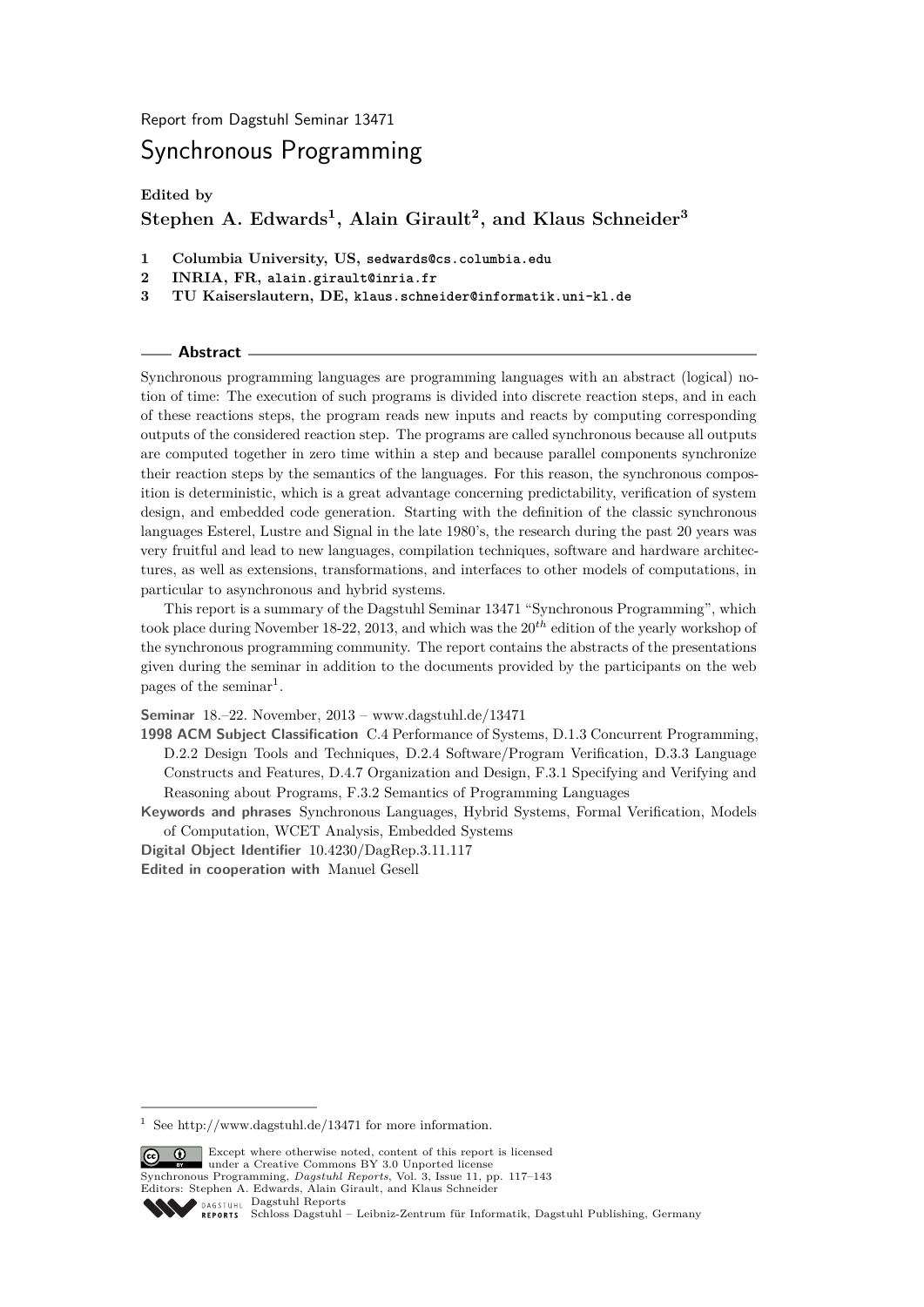# <span id="page-1-0"></span>**1 Executive Summary**

*Stephen A. Edwards Alain Girault Klaus Schneider*

> License  $\textcircled{c}$  [Creative Commons BY 3.0 Unported](http://creativecommons.org/licenses/by/3.0/) license © [Stephen A. Edwards, Alain Girault, and Klaus Schneider](#page-1-0)

### **Model-based Design of Embedded Systems**

In general, the *development of embedded systems* is a challenging task: Concerning the hardware platforms, developers have to cope with tight resource constraints, *heterogeneous and application-specific hardware architectures*, virtual prototypes, and many other difficulties during the design phases. Concerning the software side, several concurrent tasks are executed on the available hardware, either with or without the help of special operating systems, sometimes statically or dynamically scheduled to the available *hardware platforms*, and sometimes tightly coupled with the hardware platforms themselves (implementing memory barriers etc). Finally, many non-functional aspects have to be considered as well like the energy consumption, the *reliability*, and most important the *prediction of the worst-case computation times*. As many embedded systems are *real-time systems*, it is not sufficient to perform the right computations; in addition, the results have to be available at the right point of time to achieve the desired functionality. Besides, the direct interaction with other systems that often have a continuous behavior requires to consider *cyber-physical systems*. Since many embedded systems are used in safety-critical applications, incorrect or delayed behaviors are unacceptable, so that *formal verification* is often applied. Since, moreover, the development costs have to be minimized, new design flows that allow the development of safe and flexible embedded systems are of high interest.

For these reasons, *model-based design flows* became popular where one starts with an abstract model of the embedded system. Many languages are discussed for such model-based approaches, but most of them are based on only a few models of computation. A *model of computation* thereby defines *which, when and why an action* of the system takes place taking into account the *timeliness*, the *causality*, and the *concurrency* of the computations. Classic models of computation are *dataflow process networks*, where computations can take place as soon as sufficient input data is available, *synchronous systems*, which are triggered by clocks, *discrete-event based systems*, where each process is sensitive to the occurrence of a set of certain events, and *cyber-physical systems* whose behavior consists of discrete and continuous transitions (the latter are determined by differential equations).

It is not surprising that all models of computation have their advantages and disadvantages. For example, dataflow process networks can be naturally mapped to distributed systems and have a robust form of asynchronous concurrency provided that the nodes implement continuous functions (as required for Kahn networks). Synchronous systems are the perfect choice for implementing deterministic systems with predictable real-time behaviors on platforms having a local control (like clocks in digital hardware circuits). Discrete-event based systems are ideal for efficiently simulating systems, since the events directly trigger the next actions.

Many years of research were necessary to understand the above mentioned models of computation in depth to be able to develop corresponding programming languages, compilers and verification techniques. The synchronous programming community made substantial progress in this area: Today, the synchronous programming languages have precise formal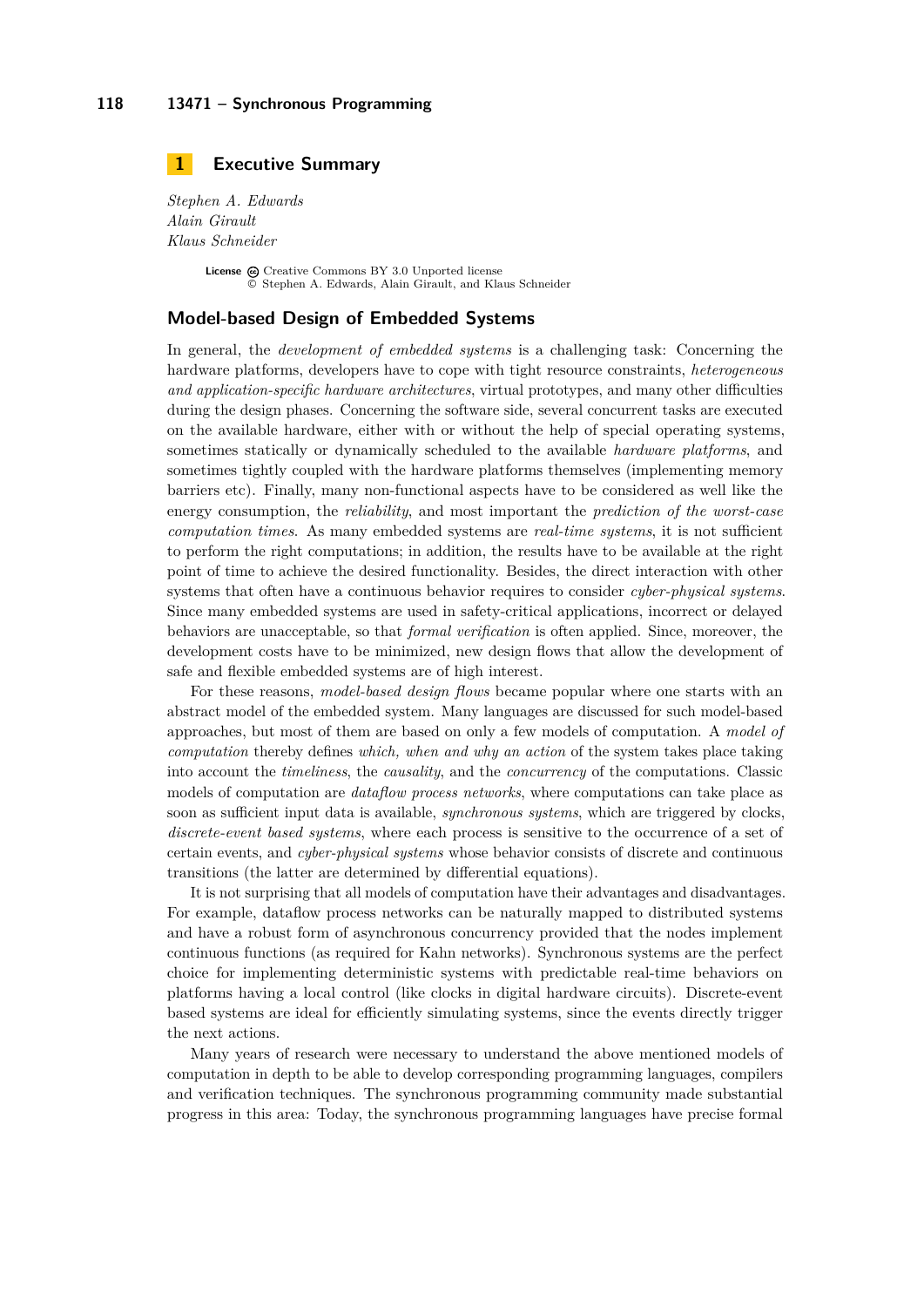#### **Stephen A. Edwards, Alain Girault, and Klaus Schneider 119**

semantics which are supported by efficient compiler techniques. Moreover, synchronous languages provide high-level descriptions of real-time embedded systems so that all relevant requirements for a model-based design flow are fulfilled. There are also graphical versions of these textual languages, notably Safe State Machines (developed from Argos and SyncCharts), and there are commercial versions like SCADE. The SCADE tool provides a code generator certified against DO 178-B, which makes it particularly attractive for the aircraft sector.

Quoting Benveniste et al.: *Today, synchronous languages have been established as a technology of choice for modeling, specifying, validating, and implementing real-time embedded applications. The paradigm of synchrony has emerged as an engineer-friendly design method based on mathematically sound tools* [Proceedings of the IEEE, January 2003].

## **Open Problems**

Despite the incredible progress made in the past, even the combination of the classic synchronous languages Esterel, Lustre, and Signal is not yet fully understood. All these languages are based on the abstraction of physical time to a logical time, where each logical step of time may consist of finitely many executions of actions that are – at least in the programming model – executed in zero time. Such a logical step of the computation matches naturally with an interaction of a reactive system with its environment. However, looking at the details, one can observe that the semantics differ: for example, Lustre and Signal are not based on a single clock like Esterel, and while Esterel's and Lustre's semantics are operational and can therefore be defined by least fixpoints, Signal is rather declarative and requires a more complicated analysis before code generation.

Since different models of computation have different advantages and disadvantages, their *combination* becomes more and more important. This does also imply the *translation and communication between models of computations*. For example, so-called globally asynchronous, locally synchronous (GALS) systems have been developed, mixing both asynchronous and synchronous computations. For model-based designs starting from synchronous languages, special forms of synchronous systems have been defined in terms of the (weakly) endochronous systems. Intuitively, endochronous systems are synchronous systems that can determine from which input ports the values are expected for the next reaction step (and therefore they can derive the absence of other inputs, and they do not need the explicit knowledge of absence). For this reason, one can integrate endochronous systems in an asynchronous environment without destroying their synchronous behaviors.

Similar techniques are used for generating distributed systems from high-level descriptions (like synchronous programs) which lead, e.g., also to first approaches to multithreaded code generation from synchronous languages, which becomes more important due to the advent of multicore processors in embedded system design. More progress is needed and will likely be available in the near future in combining these different forms of discrete models of computations.

The combination of synchronous, endochronous, or asynchronous discrete systems with continuous behaviors to describe cyber-physical systems is still in its infancies. Of course, there are many languages for modeling, simulating, and even formally verifying these systems, but most of these languages lack of a formal semantics, and essentially none of them lends itself for a model-based design like synchronous languages. The generalization of the concepts of synchronous systems to polychronous systems, and even further to cyber-physical systems will be a challenge for future research.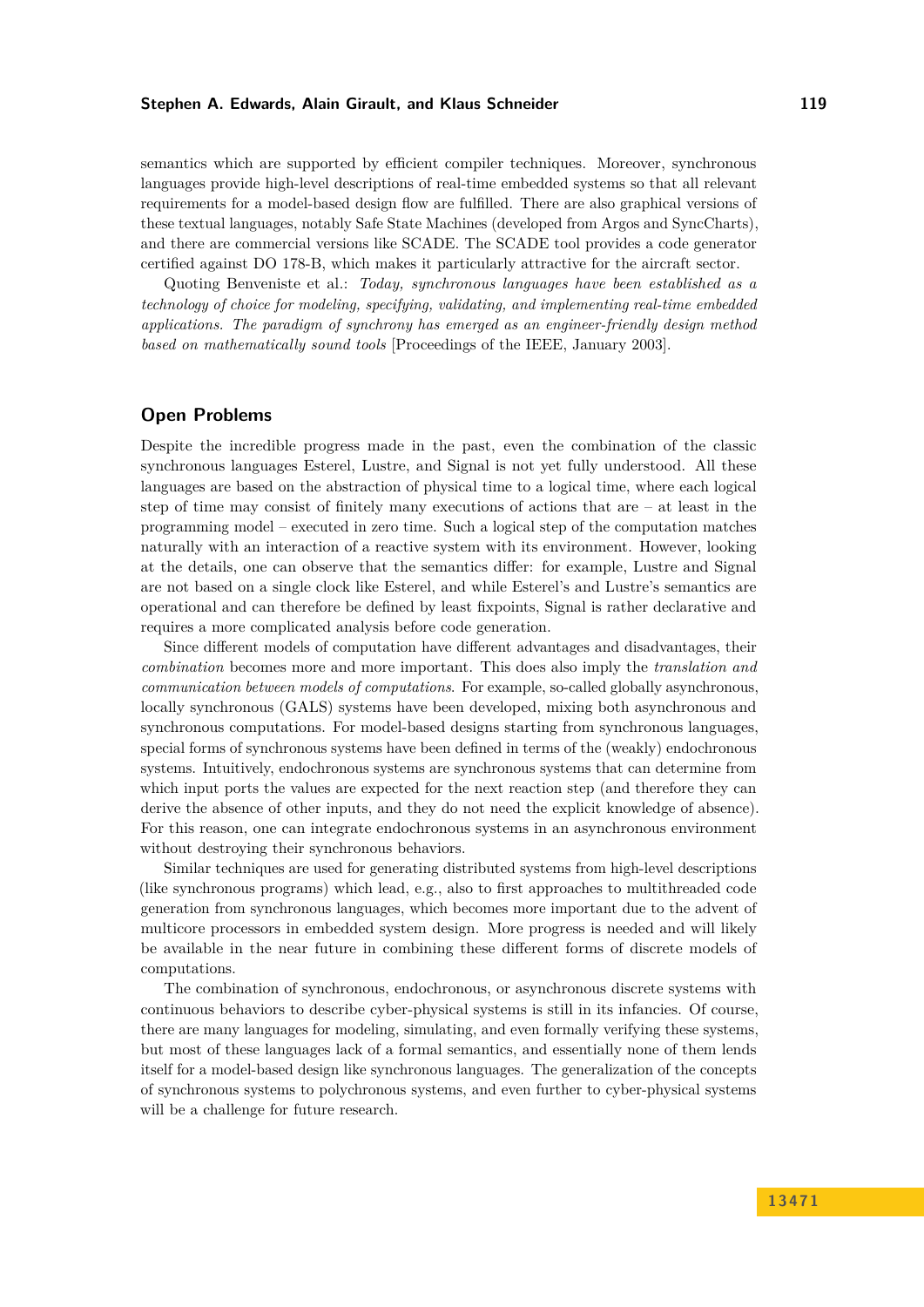#### **120 13471 – Synchronous Programming**

#### **Results of the Seminar**

The major goal of the seminar was therefore to allow researchers and practitioners in the field of models of computation and model-based design to discuss their different approaches. Desired results are new combinations of these techniques to form new language concepts and design flows that are able to choose the best suited language for particular components and that allow engineers the sound integration of synchronous and asynchronous, discrete and continuous, or event- and time-triggered systems. Besides this, still more research is required for further developing compilation techniques for future manycore processors, and even to develop special processors like the PRET architectures to obtain better estimated time bounds for the execution of programs.

The seminar proposed here aims ar addressing all of these questions, building on a strong and active community and expanding its scope into relevant related fields, by inviting researchers prominent in model-based design, embedded real-time systems, mixed system modeling, models of computation, and distributed systems. The seminar was held in the tradition of the Synchronous Programming (SYNCHRON) workshops that are used as the yearly meeting place for the community in this exciting field. The SYNCHRON workshops started in 1994 at Schloss Dagstuhl, and we were proud to celebrate the 20*th* edition of the workshop from November 18–22, 2013 again in Schloss Dagstuhl. Previous editions of the SYNCHRON workshop were organized at the following locations:

**2012:** Le Croisic, France –<http://synchron2012.inria.fr>

- **2011:** Dammarie-les-Lys –<http://synchron2011.di.ens.fr>
- **2010:** Fréjus, France –<http://www.artist-embedded.org/artist/Synchron-2010,2206.html>
- **2009:** Dagstuhl, Germany –<http://www.dagstuhl.de/09481>
- **2008:** Aussois, France –<http://synchron2008.lri.fr>
- **2007:** Bamberg, Germany
- **2006:** L'Alpe d'Huez, France –<http://www.inrialpes.fr/Synchron06/>
- **2005:** Qwara, Malta –<http://www.cs.um.edu.mt/~synchrone05/>
- **2004:** Dagstuhl, Germany –<http://www.dagstuhl.de/04491>
- **2003:** Luminy, France – [http://www-verimag.imag.fr/PEOPLE/Nicolas.Halbwachs/](http://www-verimag.imag.fr/PEOPLE/Nicolas.Halbwachs/SYNCHRON03/) [SYNCHRON03/](http://www-verimag.imag.fr/PEOPLE/Nicolas.Halbwachs/SYNCHRON03/)
- **2002:** La Londe les Maures, France –<http://www-sop.inria.fr/tick/Synchron2002.html>
- **2001:** Dagstuhl, Germany –<http://www.dagstuhl.de/01491>
- **2000:** Saint-Nazaire, France
- **1999:** Hyères, France –<http://www-sop.inria.fr/meije/synchron99/location.htm>
- **1998:** Gandia, Spain
- **1997:** Roscoff, France
- **1996:** Dagstuhl, Germany –<http://www.dagstuhl.de/9650>
- **1995:** Luminy, France
- **1994:** Dagstuhl, Germany –<http://www.dagstuhl.de/9448>

During its 20 years of existence, the workshop has significantly evolved: its scope has grown to expand to many languages and techniques that are not classically synchronous, but have been substantially influenced by the synchronous languages' attention to timing, mathematical rigor, and parallelism. Also, while many of the most senior synchronous language researchers are still active, many younger researchers have also entered the fray and have taken the field in new directions. We carefully selected the potential persons to be invited in that senior and junior researchers of the different branches mentioned above will participate the seminar.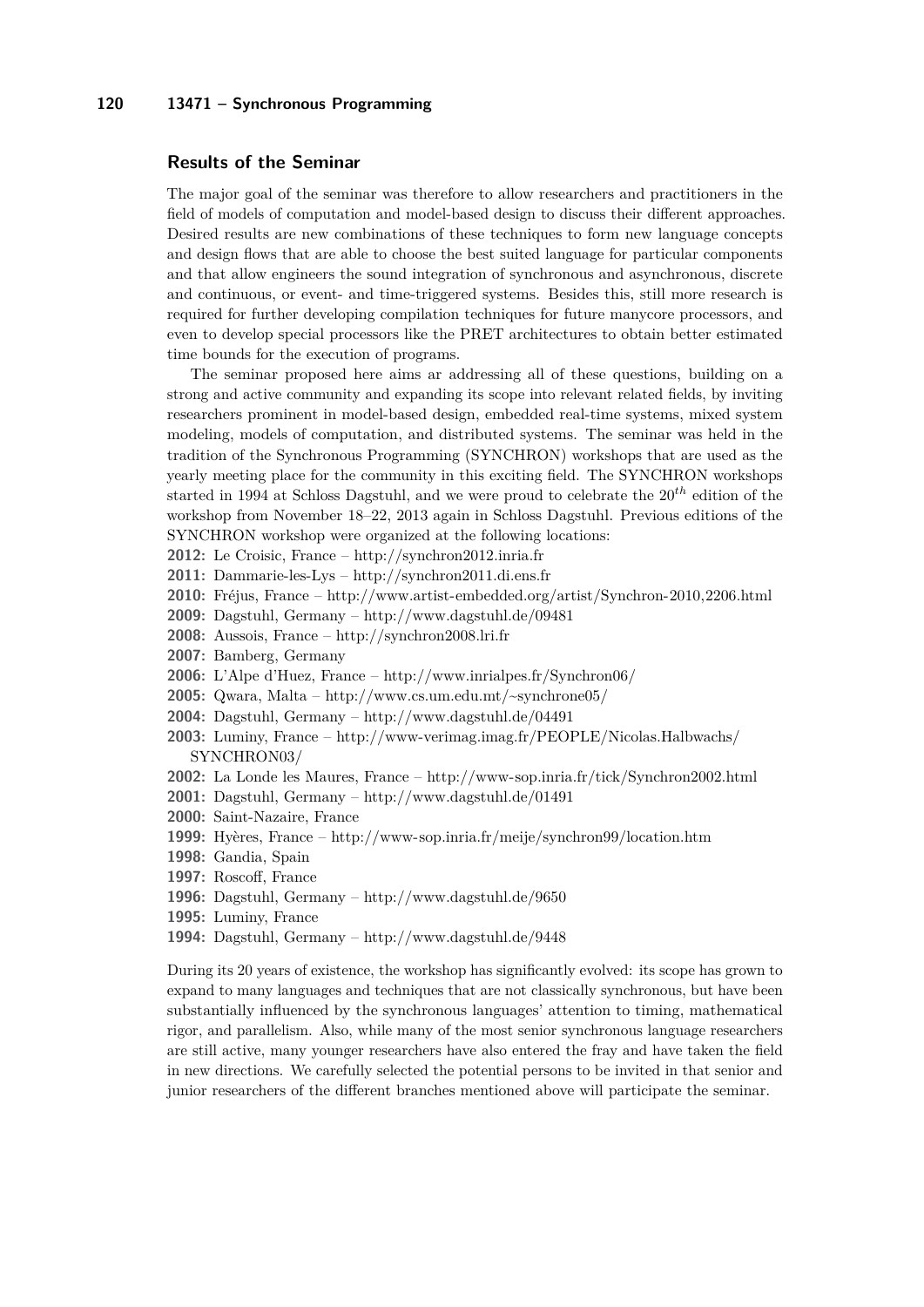#### **Stephen A. Edwards, Alain Girault, and Klaus Schneider 121**

This year, we had 44 participants where 23 came from France, 10 from Germany, 5 from the USA, 2 from Sweden, 2 from UK, one from Portugal and one even from Australia. The seminar had 33 presentations of about 45 minutes length with very active discussions<sup>[2](#page-4-0)</sup>. The presentations can be clustered in typical research areas around synchronous languages like

- $\blacksquare$ synchronous and asynchronous models of computation
- hybrid systems  $\blacksquare$
- causality and other program analyses  $\overline{a}$
- compilation techniques ÷
- predictable software and hardware architectures  $\overline{\phantom{a}}$

It was a pleasure to see that the synchronous programming community is still very active in these research fields and that even after 20 years of research, there are still more and more interesting and fruitful results to be discovered. The following sections contains short abstracts of the presentations of the seminar, and further documents were provided by many participants on the seminar's webpage.

February 2014, Albert Benveniste, Stephen A. Edwards, Alain Girault, and Klaus Schneider

<span id="page-4-0"></span> $^2$  See<http://www.dagstuhl.de/schedules/13471.pdf> for the schedule.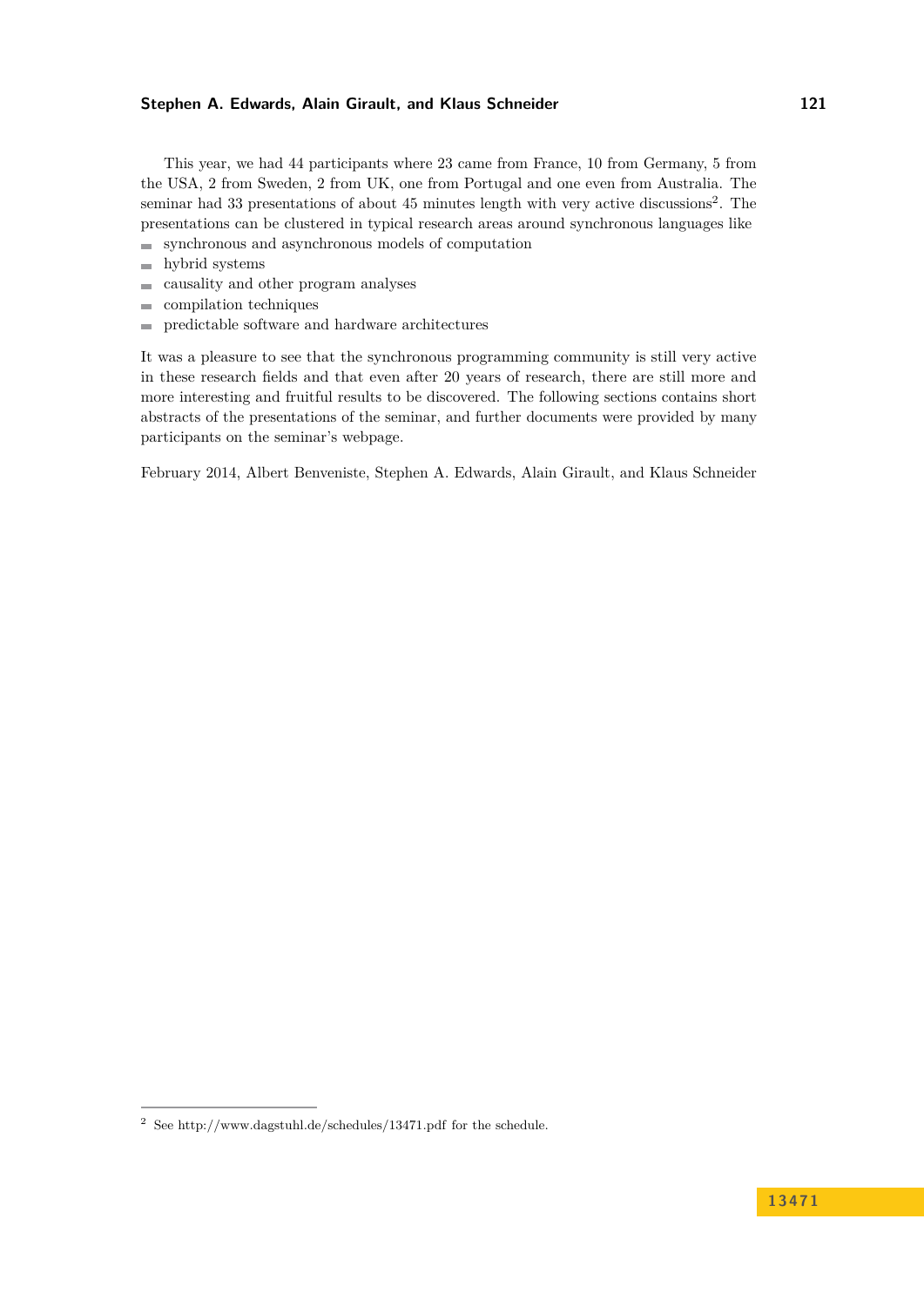# **2 Table of Contents**

| <b>Executive Summary</b><br>Stephen A. Edwards, Alain Girault, and Klaus Schneider 118     |
|--------------------------------------------------------------------------------------------|
| <b>Overview of Talks</b>                                                                   |
| Desynchronization of Synchronous Systems                                                   |
| Representing Spatially Moving Entities using Time-Variant Topologies                       |
| From Quasi-Synchrony to LTTA                                                               |
| BPDF: A Statically Analyzable DataFlow Model with Integer and Boolean Para-<br>meters      |
| Towards Discrete Controller Synthesis for the Reactive Adaptation of Autonomic<br>Systems  |
| A slow afternoon chez PARKAS and a very fast fly (a fun talk)                              |
| Modelyze: Embedding Equation-Based DSLs                                                    |
| Index theory for Hybrid DAE Systems                                                        |
| Functioning Hardware from Functional Specifications                                        |
| Debugging and Compiler Bootstrapping with an Equation-Based Language Compiler              |
| Interactive Verification of Cyber-physical Systems                                         |
| Behavioral Equivalence of Transducers under a Fixed Protocol                               |
| Timing Through Types                                                                       |
| Precise Timing Analysis for Direct-Mapped Caches                                           |
| When the decreasing sequence fails Improving fixpoint approximation in program<br>analysis |
| Modal Interface Automata                                                                   |
| Safety Issues in MARTE/CCSL Specifications                                                 |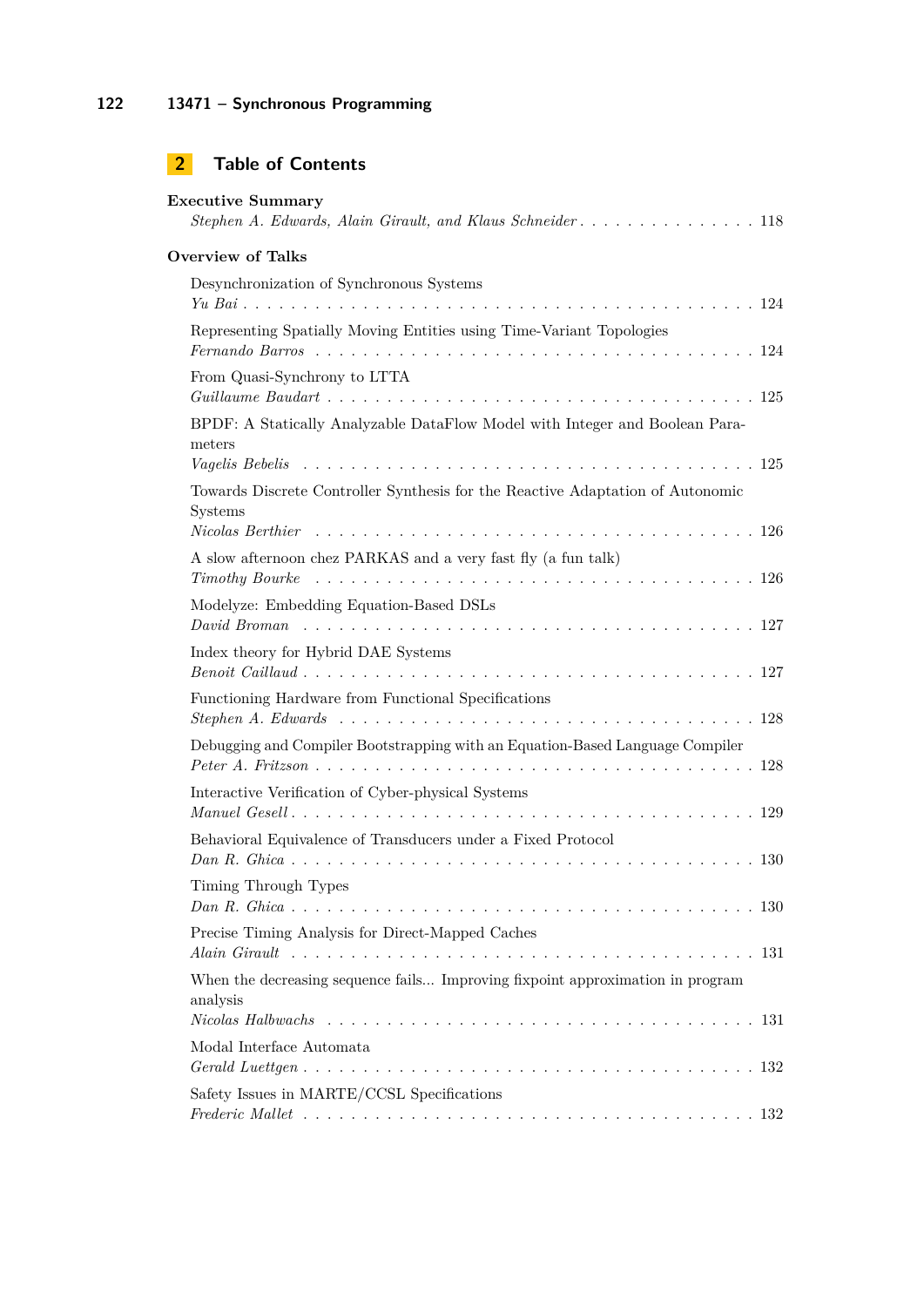| In Search of a Physical Semantics of Boussinot's Reactive Model                                                           |
|---------------------------------------------------------------------------------------------------------------------------|
|                                                                                                                           |
| From Synchronous to Timed Programming                                                                                     |
| Berry-Constructive Programs are Sequentially Constructive, or: Synchronous Pro-<br>gramming from a Scheduling Perspective |
| SCCharts - Sequentially Constructive Charts                                                                               |
| A Tale of Two Semantics: Clocked Dimensions in a Multidimensional Language                                                |
| Integrated WCET estimation of multicore applications                                                                      |
| A Causality Analysis for Hybrid Modelers                                                                                  |
| Timing Analysis Enhancement for Synchronous Program                                                                       |
| Towards a Formal Software Design Methodology for Predictable Embedded Multi-<br>processor Applications                    |
| AstraKahn: Coordination programming by extension and refinement of the Kahn<br>model                                      |
|                                                                                                                           |
| The Coroutine Model of Computation                                                                                        |
| libDGALS: A Library-based Approach to Design Dynamic GALS Systems                                                         |
| Compiling SCCharts (and other Sequentially Constructive Programs) to Hardware<br>and Software                             |
|                                                                                                                           |
|                                                                                                                           |
|                                                                                                                           |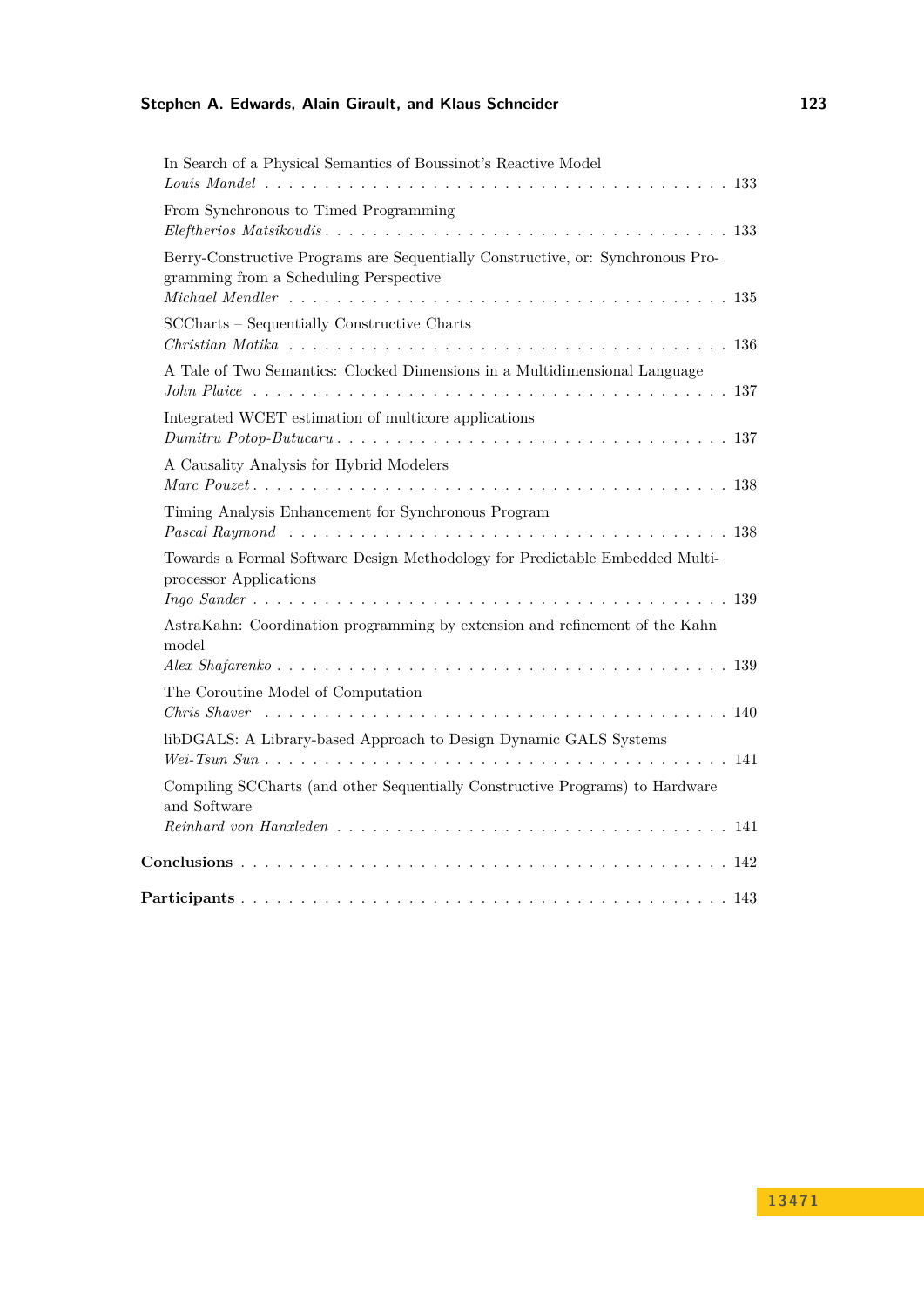<span id="page-7-0"></span>

# <span id="page-7-1"></span>**3.1 Desynchronization of Synchronous Systems**

*Yu Bai (TU Kaiserslautern, DE)*

© [Yu Bai](#page-7-1)

License  $\textcircled{c}$  [Creative Commons BY 3.0 Unported](http://creativecommons.org/licenses/by/3.0/) license

**Main reference** [Y. Bai, K. Schneider, "Isochronous Networks by Construction Design," to appear in Proc. of the](Y. Bai, K. Schneider, ``Isochronous Networks by Construction Design,) [Design, Automation and Test in Europe Conf. \(DATE'14\).](Y. Bai, K. Schneider, ``Isochronous Networks by Construction Design,)

In this presentation, the main threads of methodologies in desynchronization of synchronous systems are discussed.

In the introduction, the three methods: latency-insensitive design, elastic circuits and desynchronization of synchronous programs are covered briefly, followed by their pros and cons. Finally a model-based approach is proposed in order to cover different design properties.

The second part of the talk introduced the simulation of synchronous elastic circuits in SystemC as an application of the proposed model-based approach, where synthesis of elastic modules and elastic channels are presented.

The last part discussed the endo / isochronous systems. Related concepts are compared with examples. Finally a general theorem of correct desynchronization is introduced: if the synchronous system  $P = P_1 || \dots || P_n$  (the synchronous composition of n processes) is constructive and clock-consistent, and each process  $P_i$  is patient, then the process  $P$  can be correctly desynchronized to a GALS system.

# <span id="page-7-2"></span>**3.2 Representing Spatially Moving Entities using Time-Variant Topologies**

*Fernando Barros (University of Coimbra, PT)*

License  $\bigcirc$  [Creative Commons BY 3.0 Unported](http://creativecommons.org/licenses/by/3.0/) license © [Fernando Barros](#page-7-2)

The representation of spatially moving systems is a complex task since communication is unstructured, making it difficult to assess what are the entities currently communicating. Given that interaction is mainly governed by the physical location of the entities, the communication pattern changes over time requiring a dynamic topology. To solve this problem we use the Heterogeneous Flow Systems Specification (HFSS), a modular modeling formalism designed to represent hybrid systems with time-variant topologies. We exploit the ability to represent dynamic topologies as an alternative to a representation using publish/subscribe (pub/sub) communication. Additionally, we show that HFSS dynamic topologies can support a large variety of representations taking advantage of the characteristics of the application domains, enabling more expressive and more efficient descriptions of moving entities.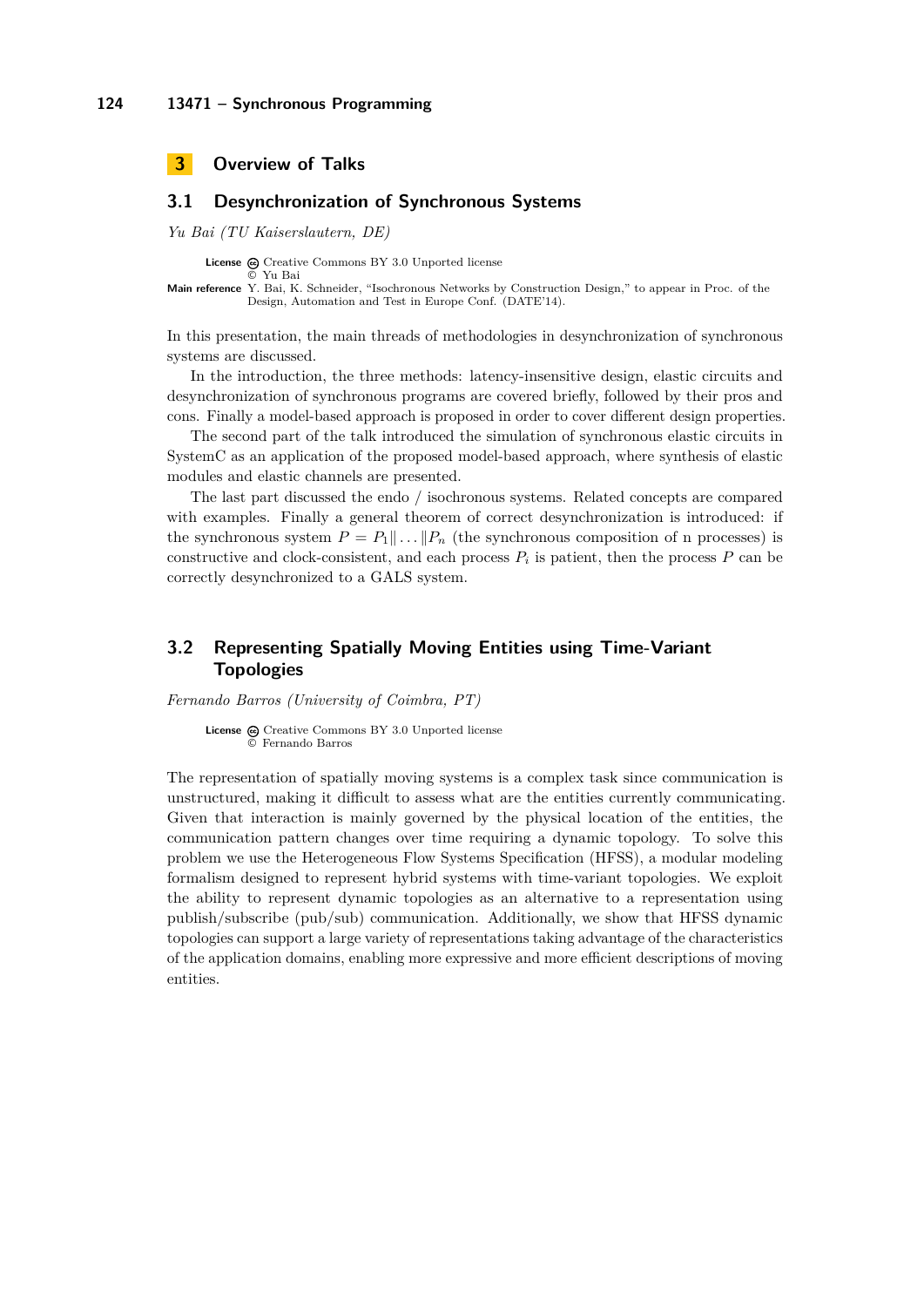# <span id="page-8-0"></span>**3.3 From Quasi-Synchrony to LTTA**

*Guillaume Baudart (ENS – Paris, FR)*

**License**  $\odot$  [Creative Commons BY 3.0 Unported](http://creativecommons.org/licenses/by/3.0/) license © [Guillaume Baudart](#page-8-0) **Joint work of** Baudart, Guillaume; Bourke, Timothy; Pouzet, Marc

A Quasi-periodic System is one where every process *P* is periodic with a nominal period and a jitter. The time between two ticks may thus vary between 'small margins' during an execution:

Signal values are sent across a bus to one-place buffers at a receiver, whence they are sampled periodically.

In his 'cooking book', Paul Caspi showed how to build abstractions for implementing discrete systems on top of this architecture. In later work, with Albert Benveniste and others, he proposed communication protocols for preserving the discrete semantics of signal flows.

We present a brief survey of this work. In particular, we explain the simple relations between the periods and jitters of real-time tasks, and overwriting and oversamplings of values between writers and readers (it's all a matter of fence posts). We generalize (slightly) the idea of quasi-synchronous traces. We also clarify one of the communication protocols by modelling it in the hybrid synchronous language Zelus.

# <span id="page-8-1"></span>**3.4 BPDF: A Statically Analyzable DataFlow Model with Integer and Boolean Parameters**

*Vagelis Bebelis (INRIA Grenoble – Rhône-Alpes, FR)*

License  $\odot$  [Creative Commons BY 3.0 Unported](http://creativecommons.org/licenses/by/3.0/) license © [Vagelis Bebelis](#page-8-1) **Joint work of** Bebelis, Vagelis; Fradet, Pascal; Girault, Alain; Lavigueur, Bruno **Main reference** [V. Bebelis, P. Fradet, A. Girault, B. Lavigueur, "BPDF: A statically analyzable dataflow model](http://dx.doi.org/10.1109/EMSOFT.2013.6658581) [with integer and boolean parameters," in Proc. of the Int'l Conf. on Embedded Software](http://dx.doi.org/10.1109/EMSOFT.2013.6658581) [\(EMSOFT'13\), pp. 1–10, IEEE, 2013.](http://dx.doi.org/10.1109/EMSOFT.2013.6658581) **URL** <http://dx.doi.org/10.1109/EMSOFT.2013.6658581>

Dataflow programming models are well-suited to program many-core streaming applications. However, many streaming applications have a dynamic behavior. To capture this behavior, parametric dataflow models have been introduced over the years. Still, such models do not allow the topology of the dataflow graph to change at runtime, a feature that is also required to program modern streaming applications. To overcome these restrictions, we propose a new model of computation, the *Boolean Parametric Data Flow* (BPDF) model which combines integer parameters (to express dynamic rates) and boolean parameters (to express the activation and deactivation of communication channels). High dynamicity is provided by integer parameters which can change at each basic iteration and boolean parameters which can even change within the iteration.

The major challenge with such dynamic models is to guarantee liveness and boundedness. We present static analyses which ensure statically the liveness and the boundedness of BDPF graphs. We also introduce a scheduling methodology to implement our model on highly parallel platforms and demonstrate our approach using a video decoder case study.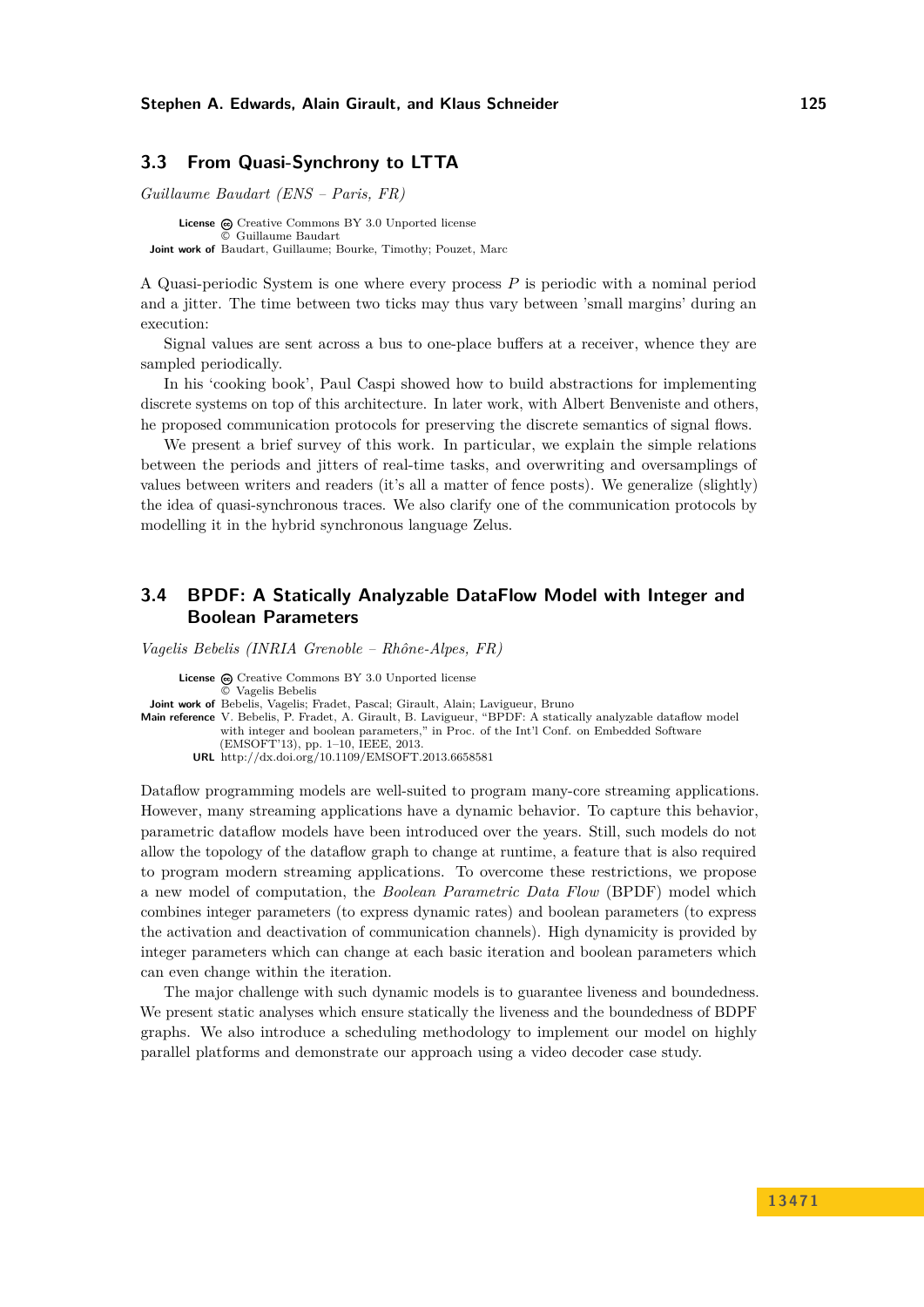#### **126 13471 – Synchronous Programming**

# <span id="page-9-0"></span>**3.5 Towards Discrete Controller Synthesis for the Reactive Adaptation of Autonomic Systems**

*Nicolas Berthier (INRIA Rennes – Bretagne Atlantique, FR)*

**License**  $\textcircled{c}$  [Creative Commons BY 3.0 Unported](http://creativecommons.org/licenses/by/3.0/) license © [Nicolas Berthier](#page-9-0)

About a decade ago, and due to the ever growing complexity of computer systems, a trend appeared putting forward the automation of the difficult tasks of software systems administration. The software assigned to this work is usually called an Autonomic Management System (AMS). It is composed of software components that evaluate the dynamics of the system under management through measurements (e.g., workload, memory usage), take decisions, and act upon it so that it stays in a set of acceptable states. Some components ensure performance and availability of the system, while others manage the redundancy of its hardware constituents to deal with errors. However, the actual design of such software leads to inconsistencies in the taken decisions, and coordination issues.

First, to tackle this problem, we take a global view and underscore the reactive nature of AMSs. This point of view allows us to suggest a new approach for the design of AMS software, based on synchronous programming and discrete controller synthesis techniques (DCS). They provide us with high-level languages for the specification of the system to manage, as well as means for statically dealing with inconsistencies and coordination issues. We illustrate our approach by applying our design to a realistic multi-tier application, and present an evaluation of its practicality by using a prototype implementation.

We also exploit the preceding modeling use case to identify the needs for extending DCS algorithms to handle quantitative properties. Over a second phase, we introduce ReaX, a new tool currently under development allowing the synthesis of controllers for logico-numerical reactive programs.

### <span id="page-9-1"></span>**3.6 A slow afternoon chez PARKAS and a very fast fly (a fun talk)**

*Timothy Bourke (ENS – Paris, FR)*

License  $\bigcirc$  [Creative Commons BY 3.0 Unported](http://creativecommons.org/licenses/by/3.0/) license © [Timothy Bourke](#page-9-1) **Joint work of** Bourke, Timothy; Pouzet, Marc

We briefly present a problem posed to use by Rafel Cases and Jordi Cortadella during a lunch organised by Gerard Berry. We propose solutions in the Simulink tool<sup>[3](#page-9-2)</sup> and our language Zélus<sup>[4](#page-9-3)</sup>.

Imagine two cars. One starts at Barcelona and travels at 50 km/hr toward Girona—a distance of 100 km. The other starts at Girona and travels at 50 km/hr toward Barcelona. Between the two is a fly travelling at 80 km/hr, initially from Barcelona toward Girona, and changing direction instantaneously whenever it meets either car. There are two questions.

1. How many zig-zags does the fly do during the two hours of travel?

2. Where will the fly be when the two cars reach their destinations?

<span id="page-9-2"></span><sup>3</sup> <http://www.mathworks.com/products/simulink/>

<span id="page-9-3"></span><sup>4</sup> <http://zelus.di.ens.fr>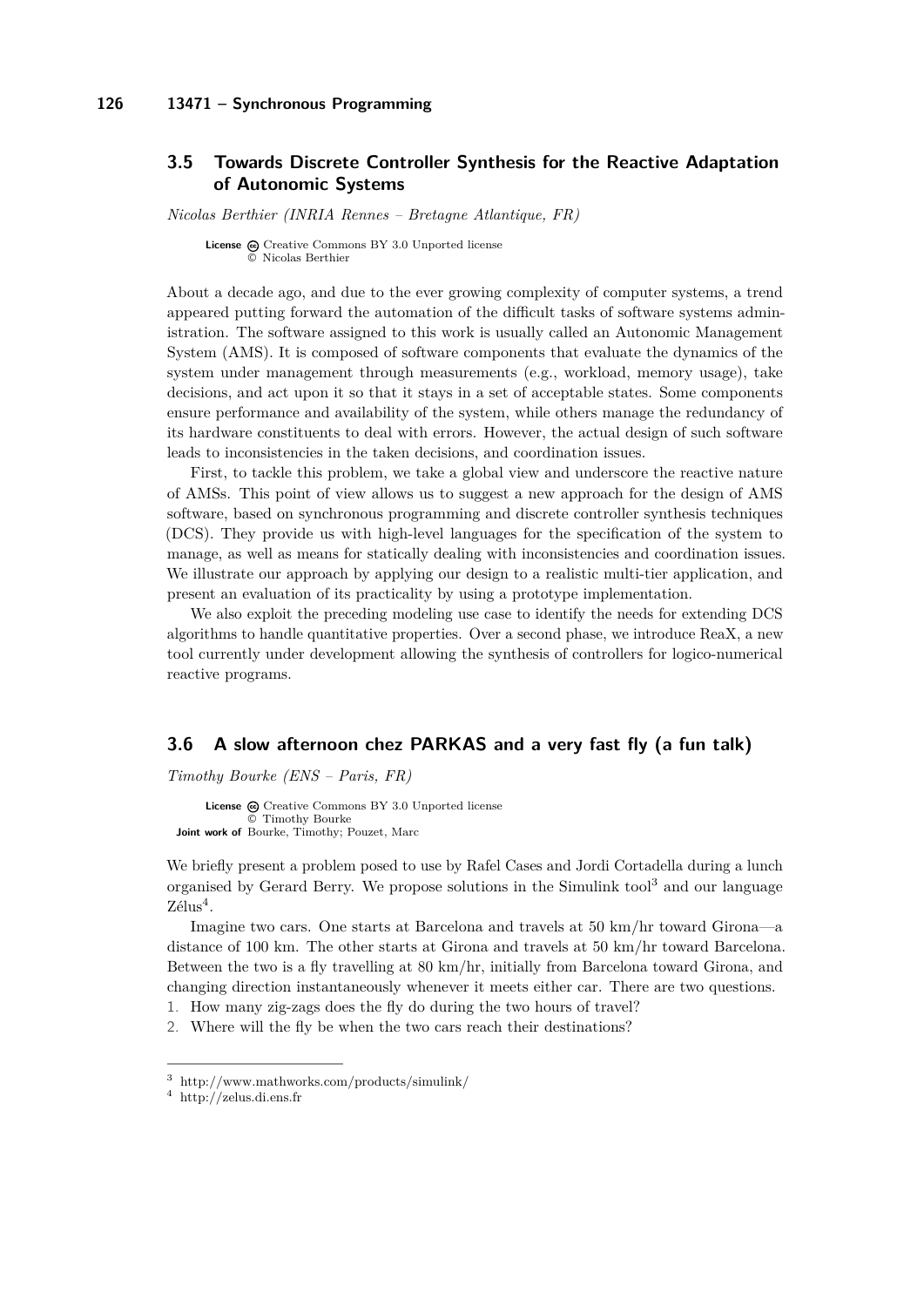#### **Stephen A. Edwards, Alain Girault, and Klaus Schneider 127**

We first modelled this problem in Simulink. The number of zig-zags, to our great surprise and pleasure, was **42**! [\[1\]](#page-10-2) (Using R2012a with the ODE45 solver and a relative tolerance of  $1 \times 10^{-3}$ .)

We then modelled the problem in Zélus. This gave an answer of **48**. (Using the Sundials CVODE solver and a custom implementation of the Illinois algorithm.)

Obviously neither answer is correct since the system is not well defined at the instant the cars pass each other. The important questions are whether we should, or even can, statically detect and reject such cases? or stop with an error at runtime?

#### **References**

<span id="page-10-2"></span>**1** D. Adams. *The Hitchhiker's Guide to the Galaxy*. Pan Books, 1979.

### <span id="page-10-0"></span>**3.7 Modelyze: Embedding Equation-Based DSLs**

*David Broman (University of California – Berkeley, US)*

**License**  $\textcircled{e}$  [Creative Commons BY 3.0 Unported](http://creativecommons.org/licenses/by/3.0/) license © [David Broman](#page-10-0) **Joint work of** Broman, David; Siek, Jeremy **Main reference** [D. Broman, J. G. Siek, "Modelyze: a Gradually Typed Host Language for Embedding](http://www.eecs.berkeley.edu/Pubs/TechRpts/2012/EECS-2012-173.html) [Equation-Based Modeling Languages," Technical report, EECS Department, University of](http://www.eecs.berkeley.edu/Pubs/TechRpts/2012/EECS-2012-173.html) [California, Berkeley, UCB/EECS-2012-173, June, 2012.](http://www.eecs.berkeley.edu/Pubs/TechRpts/2012/EECS-2012-173.html) **URL** <http://www.eecs.berkeley.edu/Pubs/TechRpts/2012/EECS-2012-173.html>

Cyber-physical systems combine computations, networks, and physical processes. Modeling and analysis of such systems are vital engineering techniques to mange complexity and enable rapid prototyping. In particular, complex cyber-physical systems are heterogenous, requiring various model of computations. A key challenge is to provide both expressive modeling capabilities and mechanisms for analyzing these heterogenous systems. This talk explores a solution to this challenge based on domain-specific embedded languages. We introduce a host language, named Modelyze, in which various domain-specific modeling languages may be embedded. The key features of Modelyze are first-class functions, which provide a mechanism to abstract components of a model, and typed symbolic expressions, to represent and manipulate equations and expressions. The type system for symbolic expressions supports model-level static error checking and provides an automatic lifting translation to provide seamless integration between the host language and the equations represented by symbolic expressions. The type system is based on gradual typing, enabling early static checking for model engineers while providing expressiveness for domain experts.

# <span id="page-10-1"></span>**3.8 Index theory for Hybrid DAE Systems**

*Benoit Caillaud (INRIA Rennes – Bretagne Atlantique, FR)*

License  $\textcircled{c}$  [Creative Commons BY 3.0 Unported](http://creativecommons.org/licenses/by/3.0/) license © [Benoit Caillaud](#page-10-1)

Hybrid systems modelers exhibit a number of difficulties related to the mix of continuous and discrete dynamics and sensitivity to the discretization scheme. Modular modeling, where subsystems models can be simply assembled with no rework, calls for using Differential Algebraic Equations (DAE). In turn, DAE are strictly more difficult than ODE. They require sophisticated pre-processing using various notions of index before they can be submitted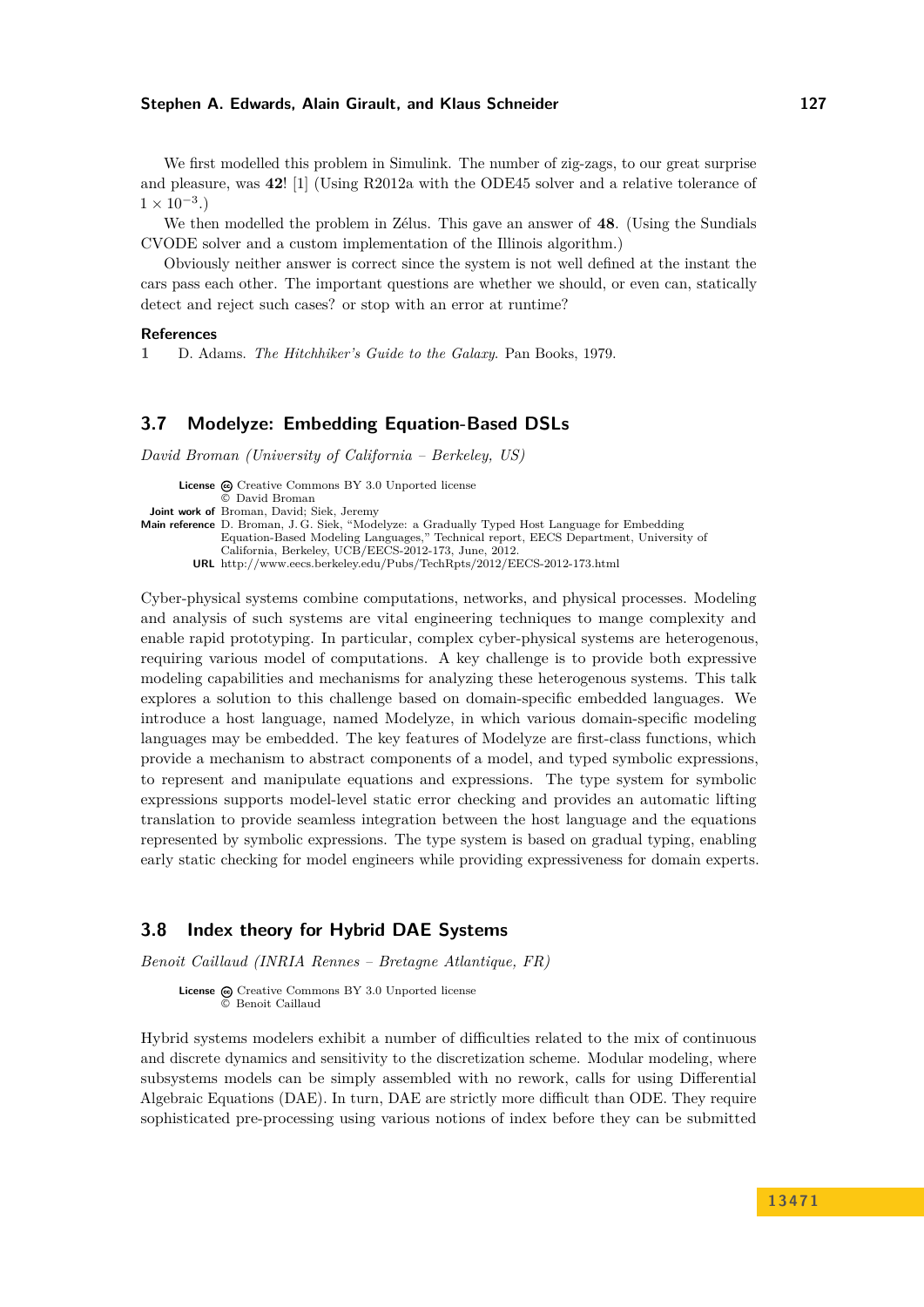#### **128 13471 – Synchronous Programming**

to a solver. In this talk we discussed some fundamental issues raised by the modeling and simulation of hybrid systems involving DAEs. We focused on the following questions:

- What is the proper notion of index for a hybrid DAE system?  $\overline{a}$
- What are the primitive statements needed for a DAE hybrid systems modeler?

The differentiation index for DAE explicitly relies on everything being differentiable. Therefore, generalizations to hybrid systems must be done with caution. We proposed relying on non-standard analysis for this. Non-standard analysis formalizes differential equations as discrete step transition systems with infinitesimal time basis. We could thus bring hybrid DAE systems to their non-standard form, where the notion of difference index can be firmly used.

#### <span id="page-11-0"></span>**3.9 Functioning Hardware from Functional Specifications**

*Stephen A. Edwards (Columbia University – New York, US)*

**License**  $\omega$  [Creative Commons BY 3.0 Unported](http://creativecommons.org/licenses/by/3.0/) license © [Stephen A. Edwards](#page-11-0) **URL** <http://www.cs.columbia.edu/~sedwards>

For performance at low power, tomorrow's chips will be mostly application-specific logic only powered when needed. I propose synthesizing it from the functional language Haskell. My approach – rewriting to a simple dialect that enables a syntax-directed translation – enables parallelization and distributed memory systems. Transformations include scheduling arithmetic operations, replacing recursion with iteration, and improving data locality by inlining recursive types. I am developing a compiler based on these principles.

# <span id="page-11-1"></span>**3.10 Debugging and Compiler Bootstrapping with an Equation-Based Language Compiler**

*Peter A. Fritzson (Linköping University, SE)*

License  $\textcircled{c}$  [Creative Commons BY 3.0 Unported](http://creativecommons.org/licenses/by/3.0/) license © [Peter A. Fritzson](#page-11-1) **Joint work of** Fritzson, Peter A.; Pop, Adrian; Sjoelund, Martin; Asghar, Adeel; Casella, Francesco **Main reference** [A. Pop, M. Sjölund, A. Asghar, P. Fritzson, F. Casella, "Static and Dynamic Debugging of](http://dx.doi.org/10.3384/ecp12076443) [Modelica Models," in Proc. of the 9th Int'l Modelica Conference \(Modelica'12\), pp. 443–454,](http://dx.doi.org/10.3384/ecp12076443) [Linköping Electronic Conference Proceedings, Linköping University Electronic Press, 2012.](http://dx.doi.org/10.3384/ecp12076443)

**URL** <http://dx.doi.org/10.3384/ecp12076443>

The high abstraction level of equation-based object-oriented languages (EOO) such as Modelica has the drawback that programming andmodeling errors are often hard to find. In this paper we present static andd ynamic debugging methods for Modelica models and a debugger prototype that addresses several of those problems. The goal is an integrated debugging framework that combines classical debugging techniques with special techniques for equation-based languages partly based on graph visualization and interaction. The static transformational debugging functionality addresses the problem that model compilers are optimized so heavily that it is hard to tell the origin of an equation during runtime. This work proposes and implements a prototype of a method that is efficient with less than one percent overhead, yet manages to keep track of all the transformations/operations that th ecompiler performs on the model. Modelica models often contain functions and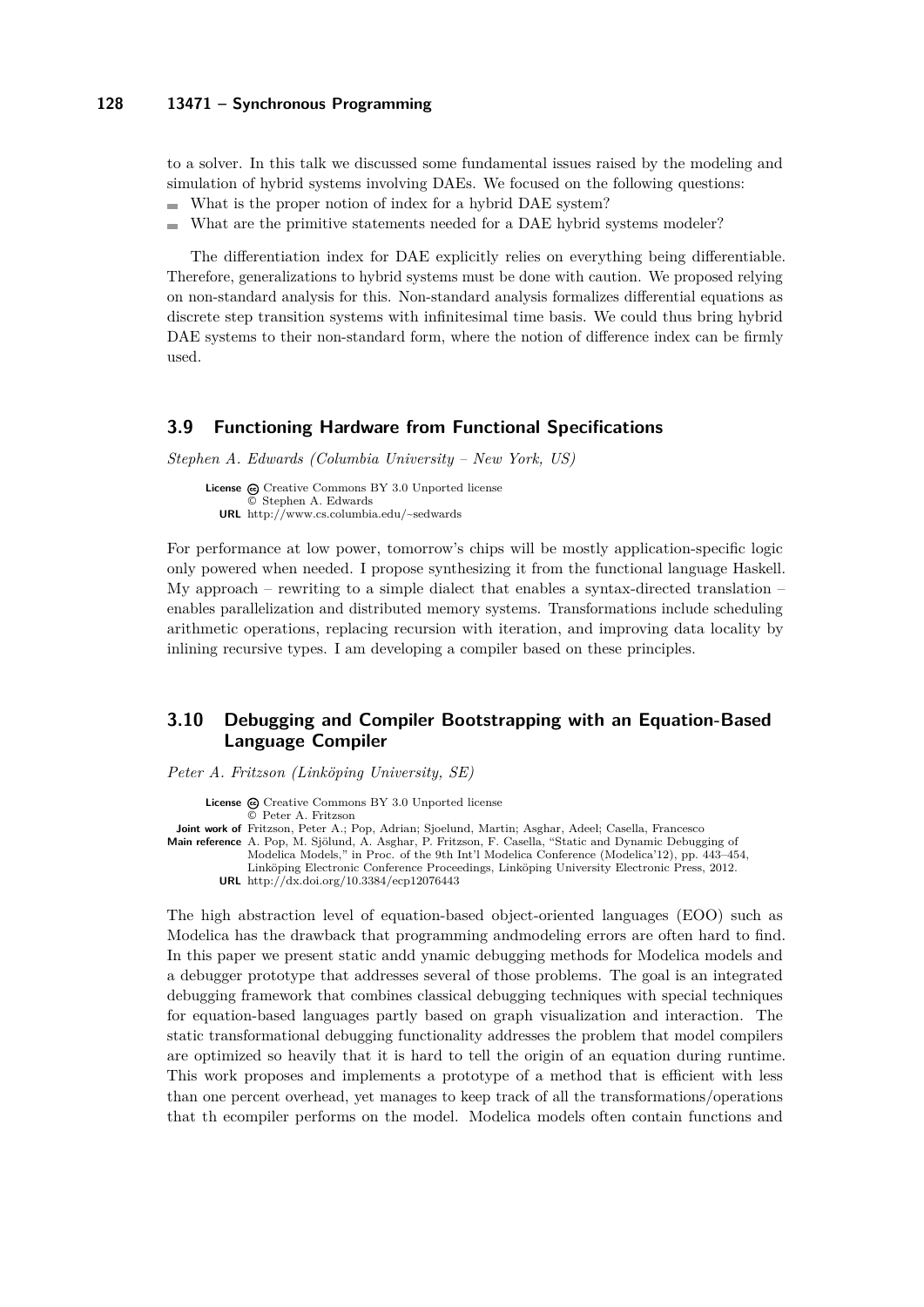#### **Stephen A. Edwards, Alain Girault, and Klaus Schneider 129**

algorithm sections with algorithmic code. The fraction of algorithmic code is increasing since Modelica, in addition to equation-based modeling, is also used for embedded system control code as well as symbolic model transformations in applications using the MetaModelica language extension. Our earlier work in debuggers for the algorithmic subset of Modeli caused instrumentation-based techniques which are portable but turned out to have too much overhead for large applications. The new debugger is the first Modelica debugger that can operate without run-time information from instrumented code. Instead it communicates with a low-level C-language symbolic debugger to directly extract information from a running executable, set and remove break-points, etc. This is made possible by the new bootstrapped OpenModelica compiler which keeps track of a detailed mapping from the high level Modelica code down to the generated C code compiled to machine code. The debugger is operational, supports both standard Modelica data structures and tree/list data structures, and operates efficiently on large applications such as the OpenModelica compiler with more than 100 000 lines of code. Moreover, an integrated debugging approach is proposed that combines static and dynamic debugging. To our knowledge, this is the first Modelica debugger that supports transformational debugging and algorithmic code debugging. This presentation also reports on the first bootstrapping (i.e., a compiler can compile itself) of a full-scale EOO (Equation-based Object-Oriented) modeling language such as Modelica. The Modelica language has been modeled/implemented in the OpenModelica compiler (OMC) using an extended version of Modelica called MetaModelica. OMC models the MetaModelica language and is now compiling itself with good performance. Benefits include a more extensible maintainable compiler, also making it easier to add functionality such as the above mentioned debugging support.

#### **References**

- **1** Martin Sjölund and Peter Fritzson. Debugging Symbolic Transformations in Equation Systems. In Proceedings of the 4th International Workshop on Equation-Based Object- Oriented Modeling Languages and Tools, (EOOLT'2011), Zürich, Switzerland, Sept 5, 2011. Published by Linköping University Electronic Press, [http://www.ep.liu.se/ecp\\_home/](http://www.ep.liu.se/ecp_home/index.en.aspx?issue=056) [index.en.aspx?issue=056,](http://www.ep.liu.se/ecp_home/index.en.aspx?issue=056) Sept 2011.
- **2** Adrian Pop, Martin Sjölund, Adeel Asghar, Peter Fritzson, Francesco Casella. Static and Dynamic Debugging of Modelica Models. In Proceedings of the 9th International Modelica Conference (Modelica'2012), Munich, Germany, Sept. 3–5, 2012.
- **3** Martin Sjölund, Peter Fritzson, and Adrian Pop. Bootstrapping a Modelica Compiler aiming at Modelica 4. In Proceedings of the 8th International Modelica Conference (Modelica'2011), Dresden, Germany, March. 20–22, 2011.

### <span id="page-12-0"></span>**3.11 Interactive Verification of Cyber-physical Systems**

*Manuel Gesell (TU Kaiserslautern, DE)*

**License**  $\textcircled{c}$  [Creative Commons BY 3.0 Unported](http://creativecommons.org/licenses/by/3.0/) license © [Manuel Gesell](#page-12-0) **Joint work of** Gesell, Manuel; Li, Xian; Schneider, Klaus;

Cyber-physical systems (CPS) are widely used in safety-critical applications, there is a crucial need for modeling, simulation, and verification. Numerous approaches and tools for CPS verification have already been proposed in the past. Most of them concentrate on model-checking of finite abstractions of restricted classes of CPS. Interactive verification is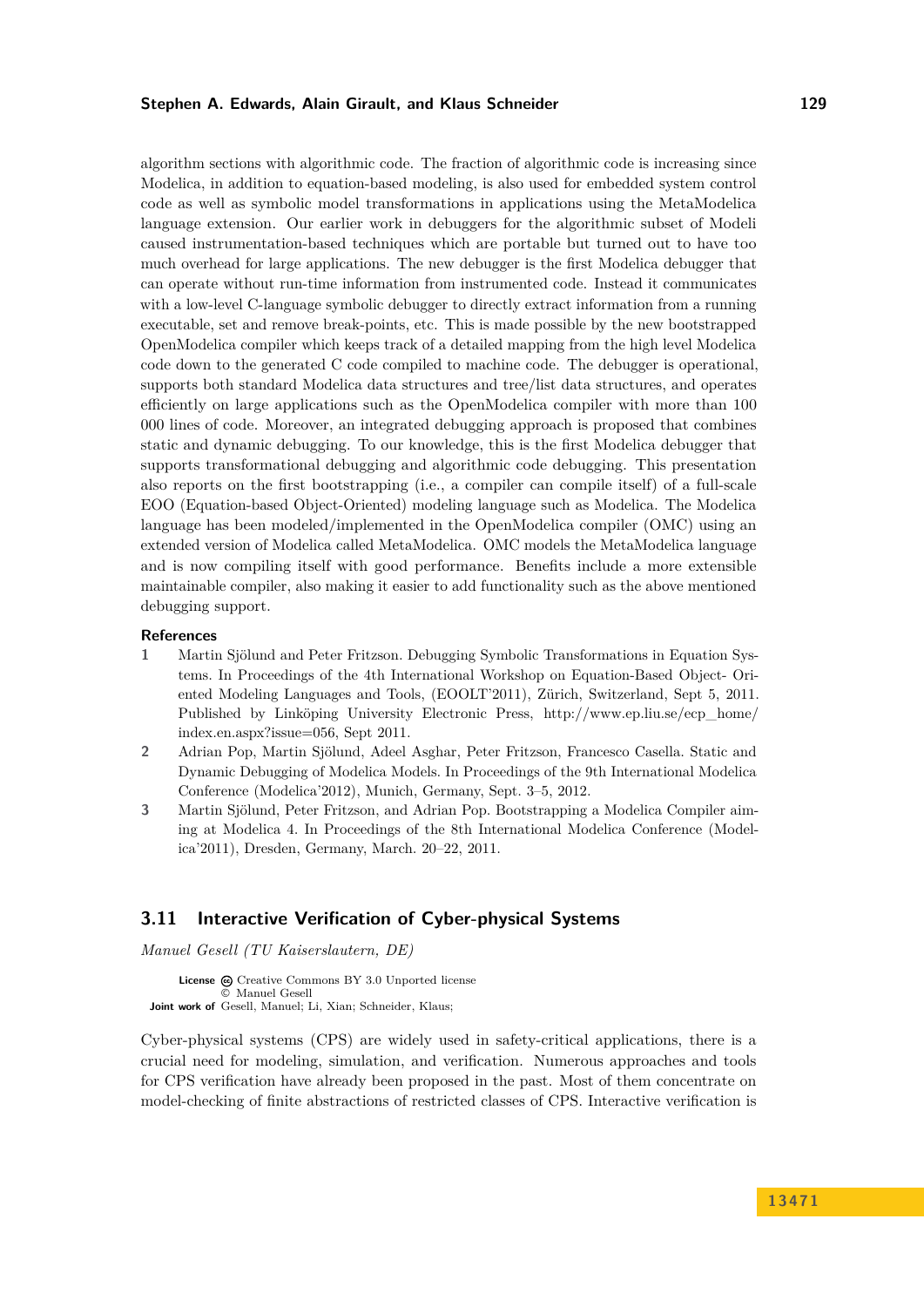#### **130 13471 – Synchronous Programming**

an alternative approach that does not suffer from the high complexity of decision procedures, which is well-suited for CPS verification.

Recently, the synchronous Quartz language has been extended for modeling cyberphysical systems, and a corresponding interactive theorem prover AIFProver is currently in development. It combines both model checking and theorem proving ideas, and supports compositional verification. The prototypical version has already been proved to be applicable to large discrete systems and a well-known benchmark of cyber-physical systems. Here, we will demonstrate the capability of the interactive verification approach and tool worked out so far, together with the key techniques remain to be solved in the near future.

#### <span id="page-13-0"></span>**3.12 Behavioral Equivalence of Transducers under a Fixed Protocol**

*Dan R. Ghica (University of Birmingham, GB)*

License  $\bigcirc$  [Creative Commons BY 3.0 Unported](http://creativecommons.org/licenses/by/3.0/) license © [Dan R. Ghica](#page-13-0) **Joint work of** Ghica, Dan R.; Fredriksson, Olle; Al-Zobaidi, Zaid

This talk gives an overview of the "Geometry of Synthesis" programme of research, concerning the synthesis of hardware descriptions from specifications written in higher-order, imperative, recursive, concurrent programming languages. In the context of hardware synthesis we present a new<sup>[5](#page-13-2)</sup> technique for aggressive minimisation of state machines taking into account constrained environments, which we call "coherent optimisation". The main properties of the technique (soundness and compositionality) are proved formally using the proof assistant Agda.

# <span id="page-13-1"></span>**3.13 Timing Through Types**

*Dan R. Ghica (University of Birmingham, GB)*

**License** @ [Creative Commons BY 3.0 Unported](http://creativecommons.org/licenses/by/3.0/) license © [Dan R. Ghica](#page-13-1) **Joint work of** Ghica, Dan R.; Smith, Alex

We introduce a new general notion of resource based on Bounded Linear Logic (BLL) which has the algebraic structure of a semiring. For timing we use a semiring of schedules which are multisets of contractive linear affine transformation. In order to prove the coherence of the type system we describe a categorical model framework. We present, in the concrete case of timing, a simple type inference algorithm based on generating systems of constraints solvable by an SMT such as Zr.

<span id="page-13-2"></span> $^5\,$  As far as we know.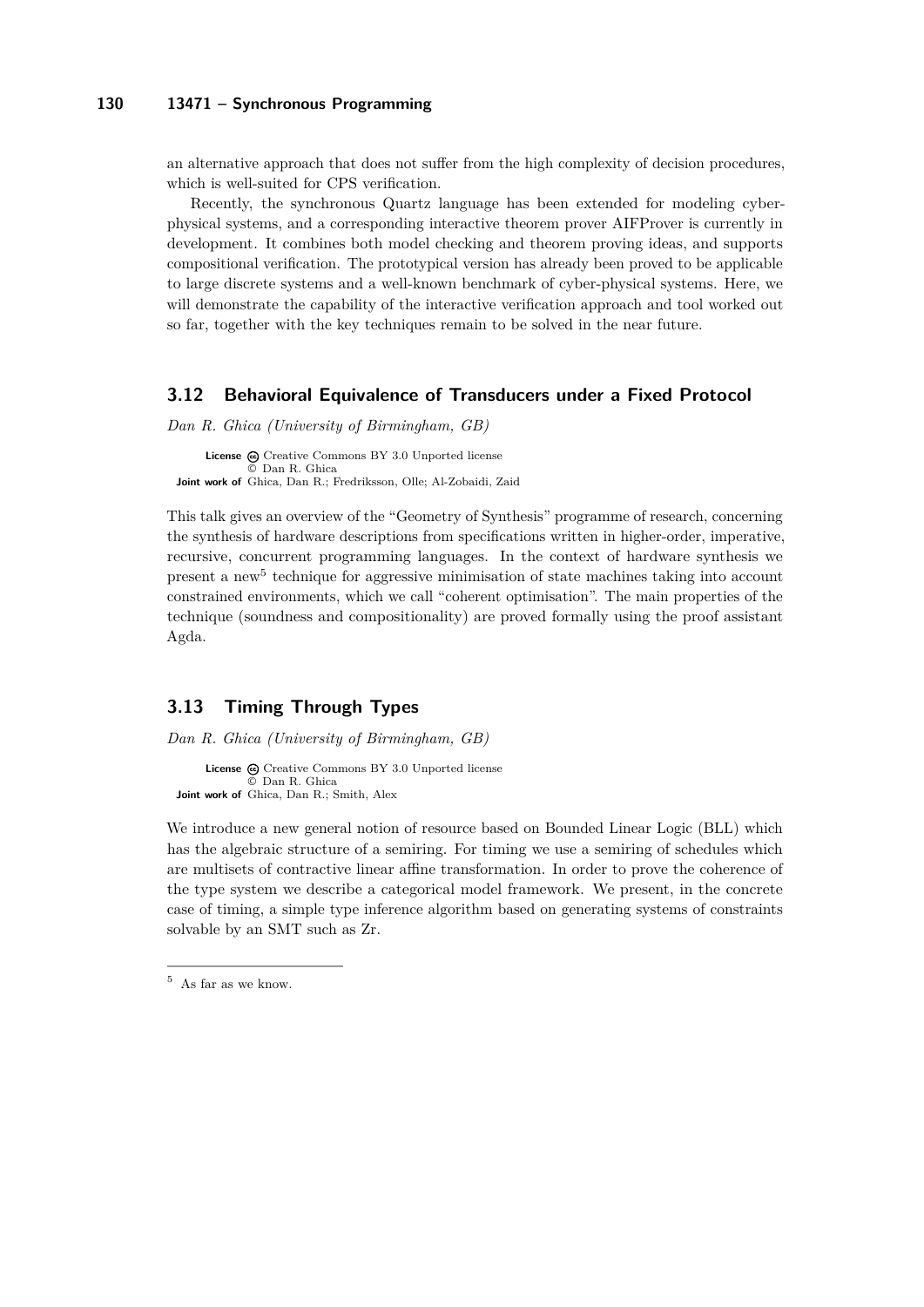### <span id="page-14-0"></span>**3.14 Precise Timing Analysis for Direct-Mapped Caches**

*Alain Girault (INRIA Grenoble – Rhône-Alpes, FR)*

**License**  $\odot$  [Creative Commons BY 3.0 Unported](http://creativecommons.org/licenses/by/3.0/) license © [Alain Girault](#page-14-0) **Joint work of** Andalam, Sidharta; Sinha, Roopak; Roop, Partha; Girault, Alain; Reineke, Jan **Main reference** [S. Andalam, R. Sinha, P. S. Roop, A. Girault, J. Reineke, "Precise timing analysis for](http://dx.doi.org/10.1145/2463209.2488917) [direct-mapped caches," in Proc. of the 50th Annual Design Automation Conf. \(DAC'13\),](http://dx.doi.org/10.1145/2463209.2488917) [pp. 148:1–148:10, ACM, 2013; available as pre-print at HAL.](http://dx.doi.org/10.1145/2463209.2488917) **URL** <http://dx.doi.org/10.1145/2463209.2488917> **URL** <http://hal.archives-ouvertes.fr/hal-00842368>

Safety-critical systems require guarantees on their worst-case execution times. This requires modelling of speculative hardware features such as caches that are tailored to improve the average-case performance, while ignoring the worst case, which complicates the Worst Case Execution Time (WCET) analysis problem. Existing approaches that precisely compute WCET suffer from state-space explosion. In this paper, we present a novel cache analysis technique for direct-mapped instruction caches with the same precision as the most precise techniques, while improving analysis time by up to 240 times. This improvement is achieved by analysing individual control points separately, and carrying out optimisations that are not possible with existing techniques.

# <span id="page-14-1"></span>**3.15 When the decreasing sequence fails... Improving fixpoint approximation in program analysis**

*Nicolas Halbwachs (VERIMAG – Grenoble, FR)*

**License**  $\textcircled{c}$  [Creative Commons BY 3.0 Unported](http://creativecommons.org/licenses/by/3.0/) license

- © [Nicolas Halbwachs](#page-14-1)
- **Joint work of** Halbwachs, Nicolas; Henry, Julien
- **Main reference** [N. Halbwachs, J. Henry, "When the decreasing sequence fails," in Proc. of the 19th Int'l Symp. on](http://dx.doi.org/10.1007/978-3-642-33125-1_15) [Static Analysis \(SAS'12\), LNCS, Vol. 7460, pp. 198–213, Springer, 2012; available as pre-print at](http://dx.doi.org/10.1007/978-3-642-33125-1_15) [HAL.](http://dx.doi.org/10.1007/978-3-642-33125-1_15)
	- **URL** [http://dx.doi.org/10.1007/978-3-642-33125-1\\_15](http://dx.doi.org/10.1007/978-3-642-33125-1_15)
	- **URL** <http://hal.archives-ouvertes.fr/hal-00734340>

The classical method for program analysis by abstract interpretation consists in computing a increasing sequence with widening, which converges towards a correct solution, then computing a decreasing sequence of correct solutions without widening. It is generally admitted that, when the decreasing sequence reaches a fixpoint, it cannot be improved further. As a consequence, all efforts for improving the precision of an analysis have been devoted to improving the limit of the increasing sequence. In this paper, we propose a method to improve a fixpoint after its computation. The method consists in projecting the solution onto well-chosen components and to start again increasing and decreasing sequences from the result of the projection.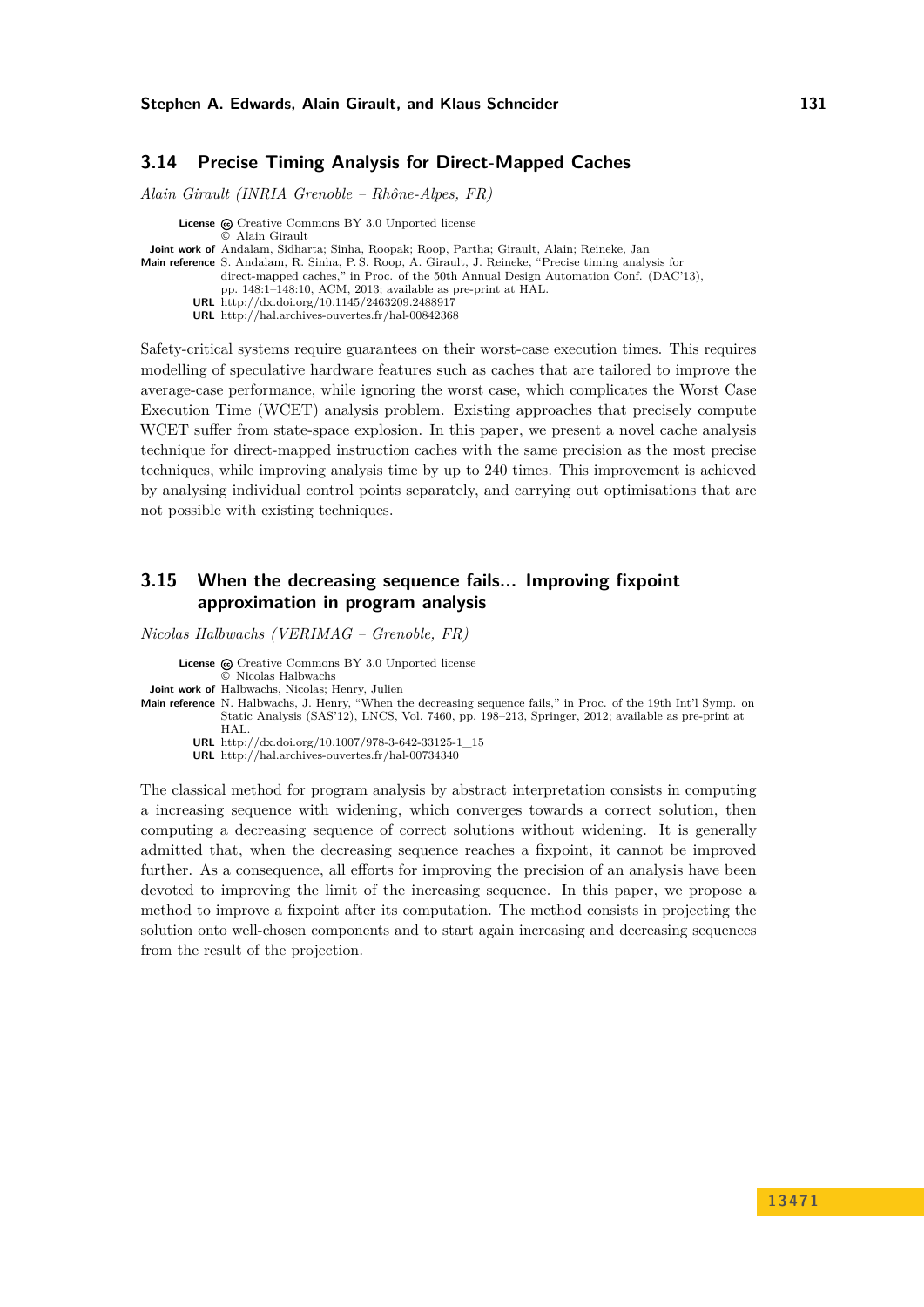### <span id="page-15-0"></span>**3.16 Modal Interface Automata**

*Gerald Luettgen (Universität Bamberg, DE)*

**License**  $\textcircled{e}$  [Creative Commons BY 3.0 Unported](http://creativecommons.org/licenses/by/3.0/) license [Gerald Luettgen](#page-15-0) **Joint work of** Luettgen, Gerald; Vogler, Walter

Several modern interface theories for formally modelling and reasoning about componentbased, concurrent systems have been built at the crossroads of de Alfaro and Henzinger's Interface Automata (IA) and Larsen's Modal Transition Systems (MTS). Two established examples are Nyman et al.s IOMTS and Bauer et al.s MIO, which differ in their view of component compatibility: IOMTS adopts an optimistic view leading to a more permissive parallel composition operator than MIO's, but has technical shortcomings regarding (non- )monotonicity of refinement and the treatment of internal computation. In addition, both approaches neither consider conjunction on interfaces nor do they allow extending alphabets when refining system components, which are practically desired properties that enable one to specify and design systems incrementally.

This talk presents the novel interface theory Modal Interface Automata (MIA), which addresses the above shortcomings, and discusses MIA's design decisions, trade-offs and limitations. The reported research is joint work with Walter Vogler of the University of Augsburg, Germany.

# <span id="page-15-1"></span>**3.17 Safety Issues in MARTE/CCSL Specifications**

*Frederic Mallet (INRIA Sophia Antipolis – Méditerranée, FR)*

License  $\bigcirc$  [Creative Commons BY 3.0 Unported](http://creativecommons.org/licenses/by/3.0/) license © [Frederic Mallet](#page-15-1) **Joint work of** Mallet, Frederic; Millo, Jean-Vivien

The Clock Constraint Specification Language (CCSL) proposes a rich polychronous time model dedicated to the specification of constraints on logical clocks: i.e., sequences of event occurrences. A priori independent clocks are progressively constrained through a set of clock operators that define when an event may occur or not. These operators can be described as labeled transition systems that can potentially have an infinite number of states. A CCSL specification can be scheduled by performing the synchronized product of the transition systems for each operator. Even when some of the composed transition systems are infinite, the number of reachable states in the product may still be finite: the specification is safe. The purpose of this paper is to propose a sufficient condition to detect that the product is actually safe. This is done by abstracting each CCSL constraint (relation and expression) as a marked graph. Detecting that some specific places, called counters, in the resulting marked graph are safe is sufficient to guarantee that the composition is safe.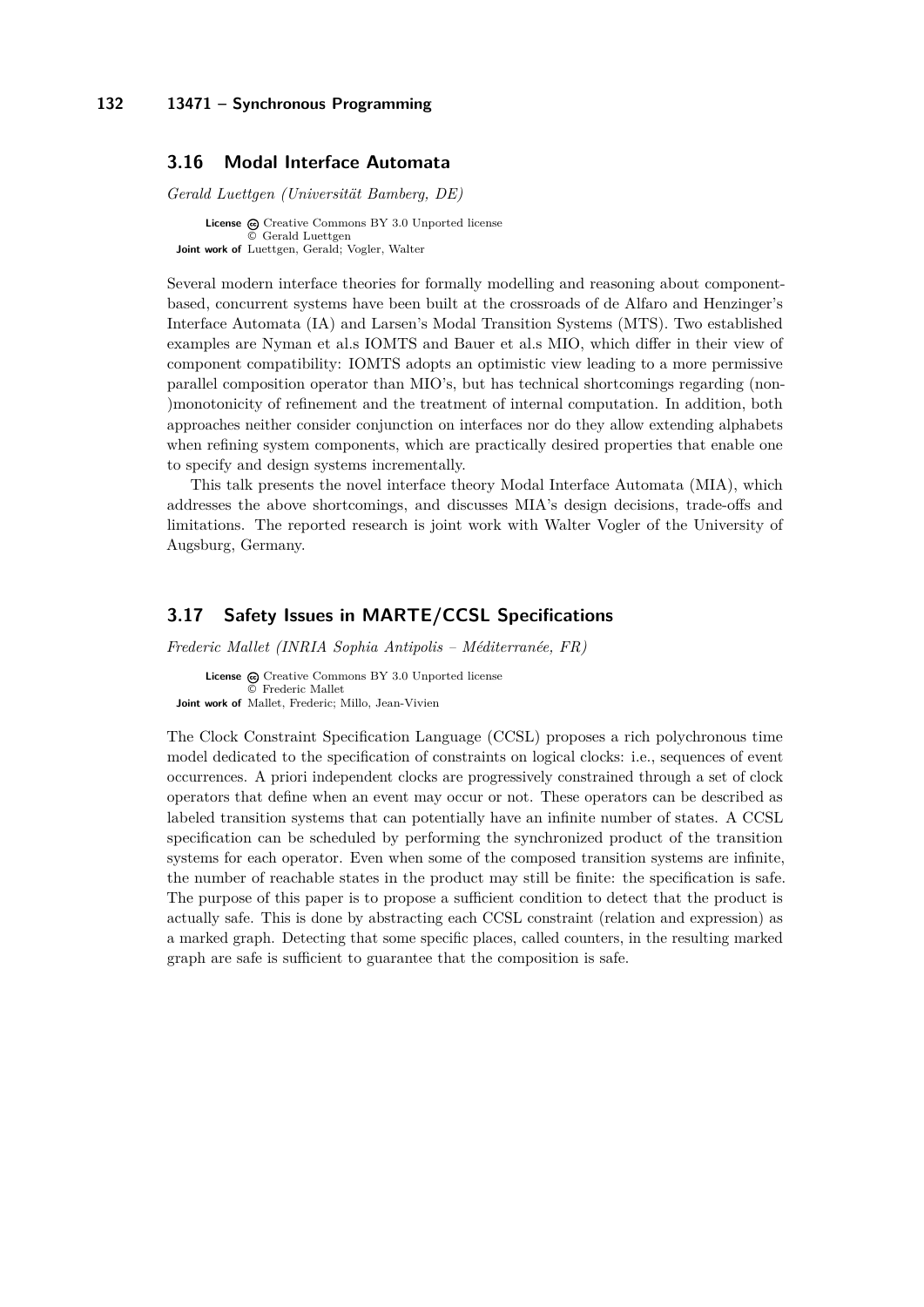### <span id="page-16-0"></span>**3.18 In Search of a Physical Semantics of Boussinot's Reactive Model**

*Louis Mandel (College de France, Paris, FR)*

License  $\textcircled{c}$  [Creative Commons BY 3.0 Unported](http://creativecommons.org/licenses/by/3.0/) license © [Louis Mandel](#page-16-0)

**Joint work of** Aguado, Joaquin; Barros, Fernando; Baudart, Guillaume; Berry, Gérard; Bourke, Timothy; Boussinot, Frédéric; Caillaud, Benoit; de Simone, Robert; Delaval, Gwenaël; Edwards, Stephen; Ghica, Dan; Girault, Alain; Guatto, Adrien; Caillaud, Benoit; Lüttgen, Gerald; Maraninchi, Florence; Mendler, Michael; Pasteur, Cédric; Potop-Butucaru, Dumitru; Pouzet, Marc; Schneider, Klaus; Vuillemin, Jean

Gerard Berry showed earlier in the morning that the semantics of Esterel is given by electricity in circuits. This talk describes the search for a physical semantics of Boussinot's Reactive Model.

The first part of the talk presents the reactive model through the implementation in ReactiveML of the artwork "Carres Noir et Blanc" of Roger Vilder<sup>[6](#page-16-2)</sup>.

The second part presents the five points of the reactive model which guarantee that all programs are causal by construction:

- 1. add a delay to the reaction to absence,
- 2. no strong abort,
- 3. handler of a weak preemption is executed with a delay,
- 4. add a delay to read the value of a signal,
- 5. always favour absence of signals.

The last point shows that the reactive model is not a subset of Esterel. For example the following program is not causal in Esterel but is correct in the reactive model: signal s in present s then emit s else ()

Therefore, electrical circuits do not provide a physical implementation of the reactive model. The assumption presented in this talk is that the reactive model can be implemented with circuits running with water instead of electricity.

Finally, a simulator of this kind of circuit implemented in ReactiveML is presented.

### <span id="page-16-1"></span>**3.19 From Synchronous to Timed Programming**

*Eleftherios Matsikoudis (University of California – Berkeley, US)*

**License**  $\textcircled{e}$  [Creative Commons BY 3.0 Unported](http://creativecommons.org/licenses/by/3.0/) license © [Eleftherios Matsikoudis](#page-16-1)

High-level programming languages have allowed the programmer to ignore the specifics of the underlying execution platform, and focus just on the logic of the intended computational process, effectively decoupling programs from systems. Programs have become models of the systems that execute them. And conditioned on the absence of faults, any two systems executing the same program will have the same behaviour. This is true for sequential programs, and to some extent, for concurrent programs as well. But what about real-time programs?

In a real-time program, the programmer will typically specify the intended timing properties by direct access to the hardware, or use of available drivers specific to the targeted execution platform. The program becomes part of the system, and different programs

<span id="page-16-2"></span> $6$  [http://www.rogervilder.com/projets/carre\\_16.html](http://www.rogervilder.com/projets/carre_16.html)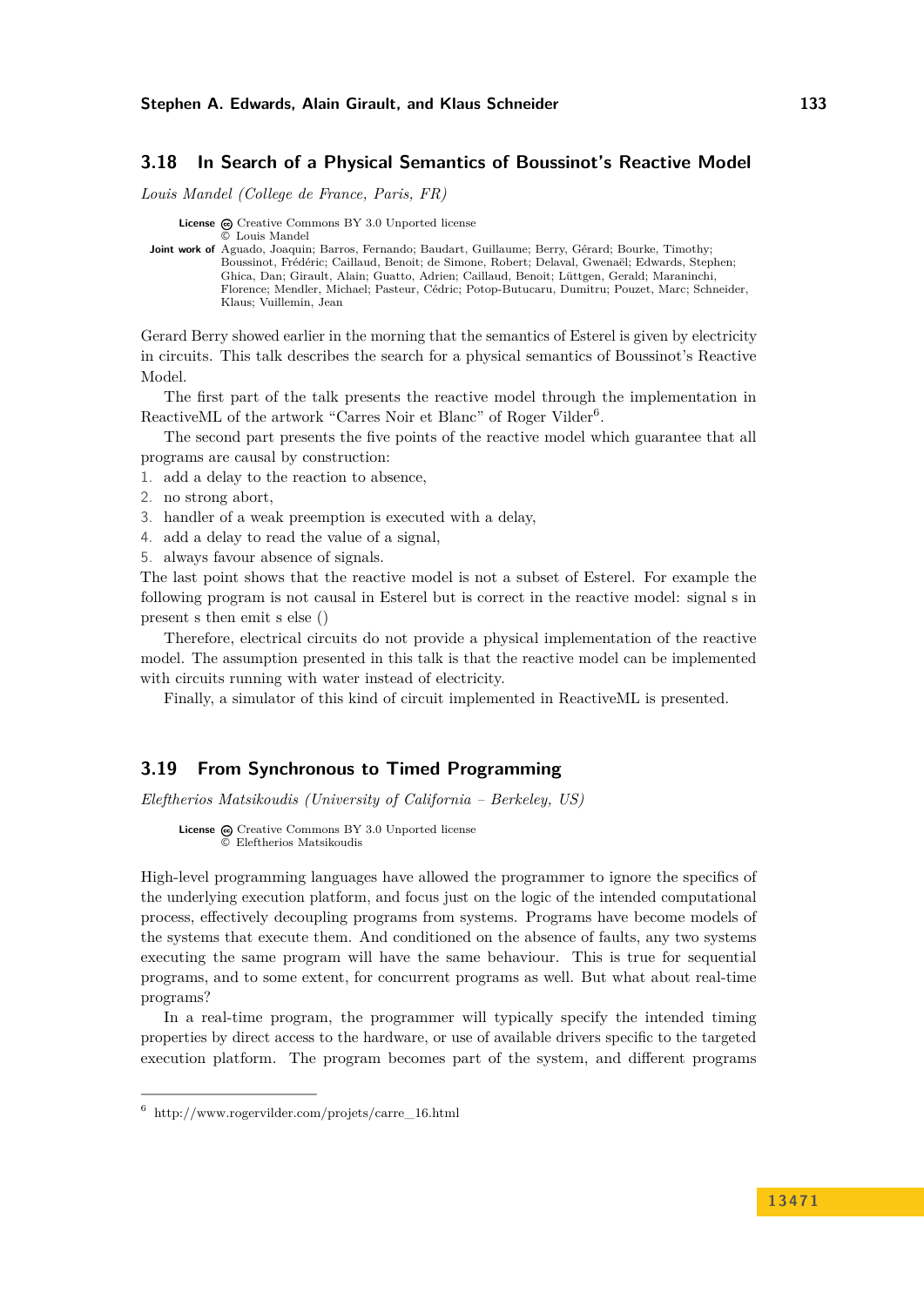```
actor Watchdog {
    interface {
        initialize : input channel (& channel unit )
        reset : output channel unit
    }
    clear : & channel unit
    thread () {
        wait initialize ? in [ time , ...)
             clear = initialize
        wait * clear ? in (time , time + 1.0)
             skip
        else
            reset = \{\}}
}
```
**Figure 1** The definition of a trivial watchdog actor in act.

are required to specify the same behaviour on different execution platforms. Real-time programming is still today low-level programming.

Our goal is a high-level programming language for timed systems. We use the term "timed" quite liberally to refer to any system that will determinately order its events relative to some physical or logical clock. We are interested in timed systems that are determinate and causal (see  $[2]$ ,  $[3]$ ).

We present the basic features of a programming language that we call act. act is an actor-oriented timed programming language. An act program starts with the execution of the actor **main**. **main** can *create* other actors to form a dynamically evolving network of conceptually concurrent, memory isolated components that communicate solely through message passing. All actors in a program share a global notion of *logical* time, directly accessible in a program via the keyword **time**. The language allows for polymorphism in the type of **time**. Logical time advances through the use of *temporal* statements, such as **wait**. Non-temporal statements execute in *zero* logical time.

Figure [1](#page-17-0) shows the definition of an actor that implements the functionality of a rather trivial watchdog in act. The actor consists of

- 1. a block of channel definitions, making up the interface of the actor,
- 2. an uninitialized variable definition local to the actor, representing the state of the actor, and
- 3. the actor's thread of control, specifying the behaviour of the actor.

Once created, the Watchdog actor will wait until there is an event at the "initialize" channel, including the time instance at which the actor was created. It will then wait until there is an event at the channel whose address the actor was initialized with, and send a reset signal if there is no such event within 1.0 units of time from the time of initialization.

The watchdog example is interesting because it represents a determinate, causal component that does not preserve the prefix relation on discrete-event signals, and thus, cannot be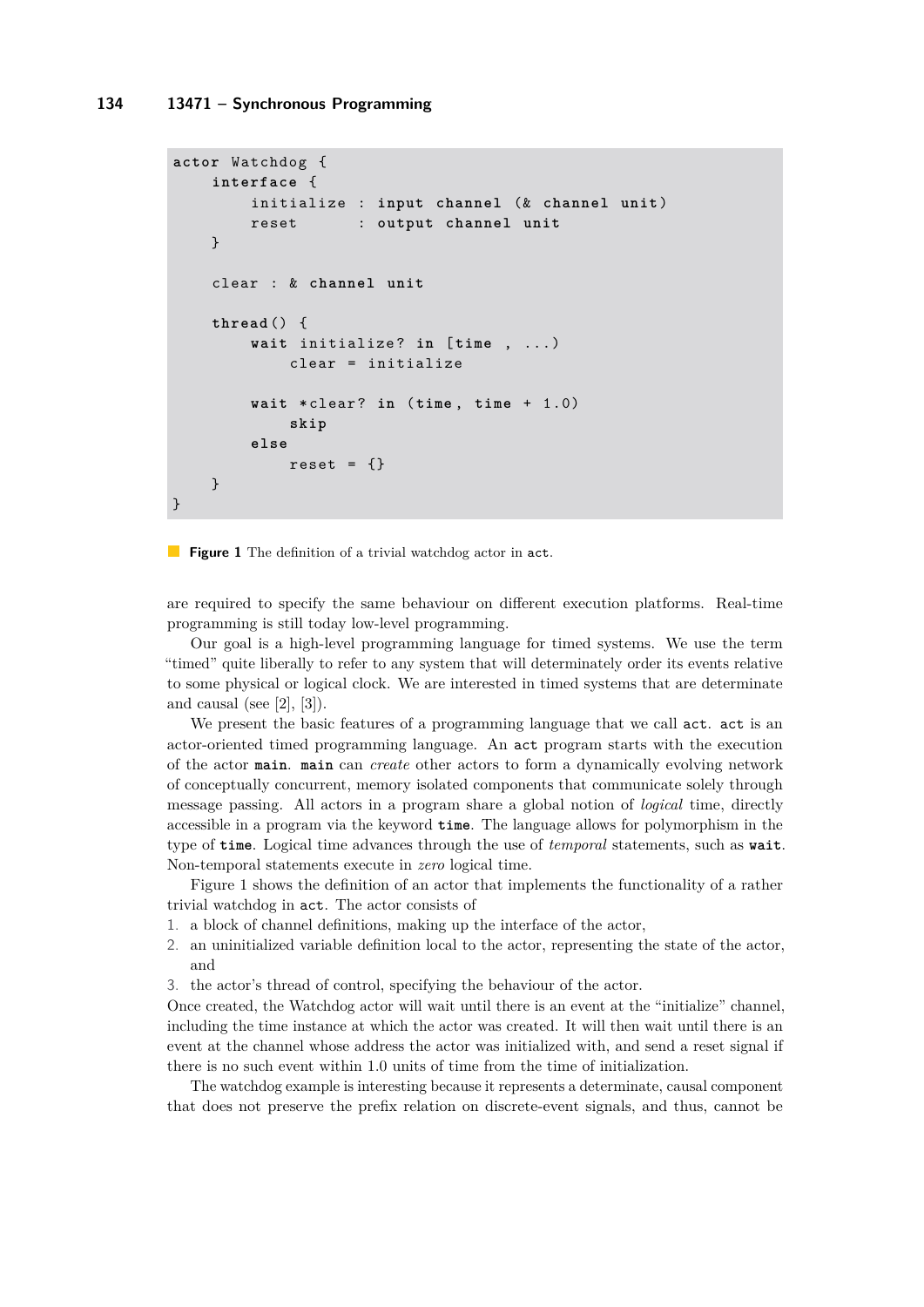#### **Stephen A. Edwards, Alain Girault, and Klaus Schneider 135**

implemented as a data flow actor.

The theoretical basis for the design of act, and specifically, the choice of the temporal statement **wait**, is its completeness over all *synchronous* causal functions on discrete-event signals.

act adopts the zero-execution-time hypothesis common to all synchronous programming languages, and many of its constructs are inspired by Esterel. But it allows for time to be dense, and unlike Esterel, treats conditionals as sequential statements in the resolution of causal loops.

By relating logical to physical time, according to the PTIDES paradigm (see [\[5\]](#page-18-3), [\[1\]](#page-18-4)), act can be used to program real-time systems. The algorithmic approach presented in [\[4\]](#page-18-5) can be extended to suitably chosen fragments of the language to perform the schedulability analysis necessary for hard real-time applications.

#### **References**

- <span id="page-18-4"></span>**1** John C. Eidson, Edward A. Lee, Slobodan Matic, Sanjit A. Seshia, and Jia Zou. Distributed real-time software for cyber-physical systems. *Proceedings of the IEEE*, 100(1):45–59, January 2012.
- <span id="page-18-1"></span>**2** Eleftherios Matsikoudis and Edward A. Lee. The fixed-point theory of strictly causal functions. Technical Report UCB/EECS-2013-122, EECS Department, University of California, Berkeley, Jun 2013.
- <span id="page-18-2"></span>**3** Eleftherios Matsikoudis and Edward A. Lee. On fixed points of strictly causal functions. Víctor Braberman and Laurent Fribourg, editors, *Formal Modeling and Analysis of Timed Systems*, volume 8053 of *Lecture Notes in Computer Science*, pages 183–197. Springer Berlin Heidelberg, 2013.
- <span id="page-18-5"></span>**4** Eleftherios Matsikoudis, Christos Stergiou, and Edward A. Lee. On the schedulability of real-time discrete-event systems. In *Embedded Software (EMSOFT), 2013 Proceedings of the International Conference on*, pages 1–15, 2013.
- <span id="page-18-3"></span>**5** Yang Zhao, Jie Liu, and Edward A. Lee. A programming model for time-synchronized distributed real-time systems. *In Real Time and Embedded Technology and Applications Symposium, 2007. RTAS '07. 13th IEEE*, pages 259–268, April 2007.

# <span id="page-18-0"></span>**3.20 Berry-Constructive Programs are Sequentially Constructive, or: Synchronous Programming from a Scheduling Perspective**

*Michael Mendler (Universität Bamberg, DE)*

**License**  $\textcircled{e}$  [Creative Commons BY 3.0 Unported](http://creativecommons.org/licenses/by/3.0/) license © [Michael Mendler](#page-18-0)

**Joint work of** Aguado, Joaquín; von Hanxleden, Reinhard; Fuhrmann, Insa

**Main reference** [J. Aguado, M. Mendler, R. von Hanxleden, I. Fuhrmann, "Grounding Synchronous Deterministic](J. Aguado, M. Mendler, R. von Hanxleden, I. Fuhrmann, ``Grounding Synchronous Deterministic Concurrency in Sequential Programming,) [Concurrency in Sequential Programming," to appear in Proc. of European Symposium on](J. Aguado, M. Mendler, R. von Hanxleden, I. Fuhrmann, ``Grounding Synchronous Deterministic Concurrency in Sequential Programming,) [Programming \(ESOP'14\), Grenoble, April 2014.](J. Aguado, M. Mendler, R. von Hanxleden, I. Fuhrmann, ``Grounding Synchronous Deterministic Concurrency in Sequential Programming,)

We introduce an abstract value domain  $I(D)$  and associated fixed point semantics for reasoning about concurrent and sequential variable valuations within a synchronous cycle-based model of computation. We use this domain for a new behavioural definition of Berry's causality analysis for Esterel in terms of approximation intervals. This gives a compact and more uniform understanding of causality and generalises to other data-types. We also prove that Esterel's ternary domain and its semantics is conservatively extended by the recently proposed sequentially constructive (SC) model of computation. This opens the door to a direct mapping of Esterel's signal mechanism into boolean variables that can be set and reset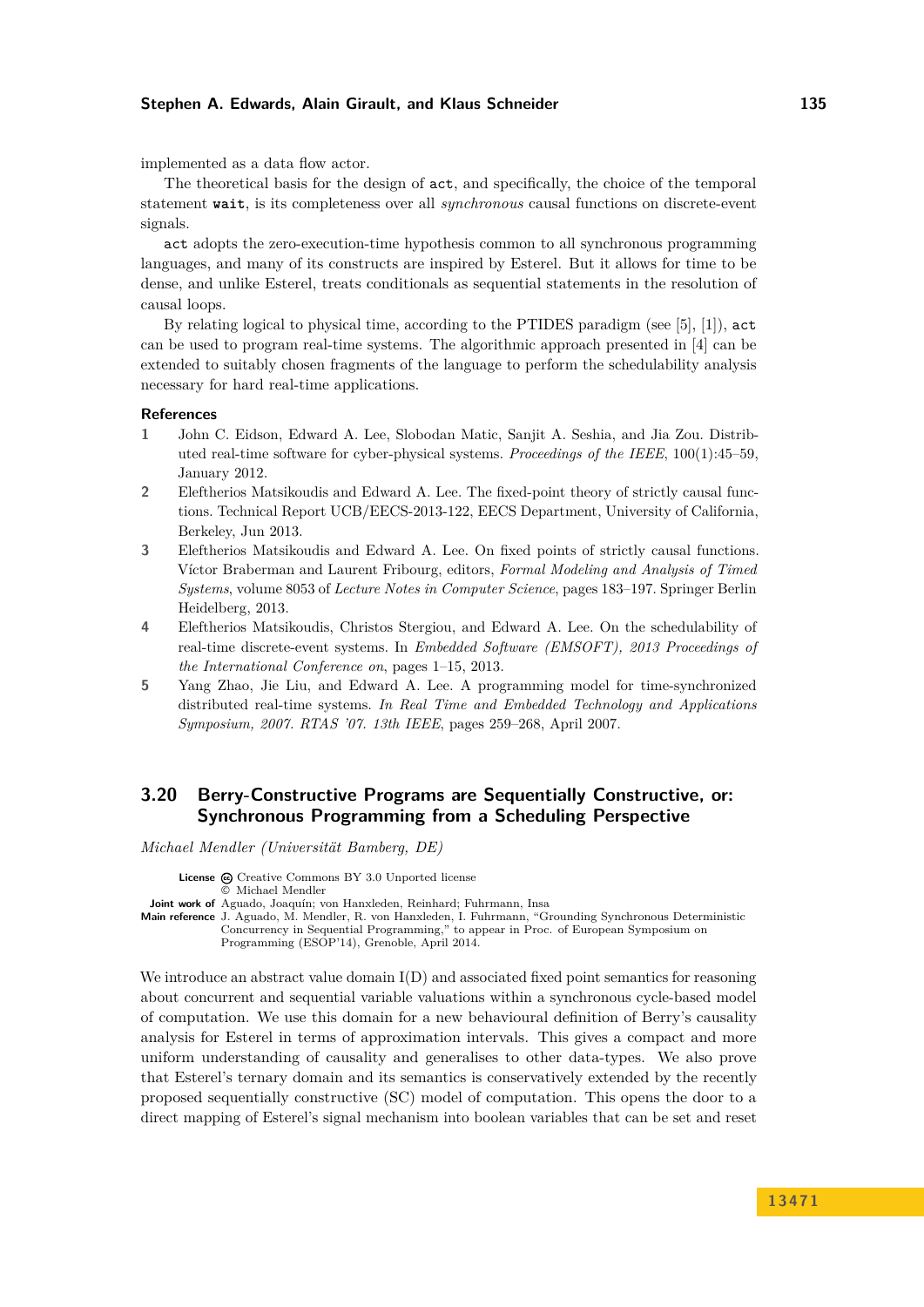arbitrarily within a tick. We illustrate the practical usefulness of this mapping by discussing how signal reincarnation is handled efficiently by this transformation, which is of complexity that is linear in program size, in contrast to earlier techniques that had, at best, potentially quadratic overhead.

### <span id="page-19-0"></span>**3.21 SCCharts – Sequentially Constructive Charts**

*Christian Motika (Universität Kiel, DE)*

License  $\bigcirc$  [Creative Commons BY 3.0 Unported](http://creativecommons.org/licenses/by/3.0/) license © [Christian Motika](#page-19-0)

**Joint work of** von Hanxleden, Reinhard; Duderstadt, Bjoern; Motika, Christian; Smyth, Steven; Mendler, Michael; Aguado, Joaquin; Mercer, Stephen; O'Brien, Owen

**Main reference** [R. von Hanxleden, B. Duderstadt, C. Motika, S. Smyth, M. Mendler, J. Aguado, S. Mercer, O.](http://d-nb.info/1047415542) [O'Brien, "SCCharts: Sequentially Constructive Statecharts for Safety-Critical Applications,"](http://d-nb.info/1047415542) [Technical Report 1311, Christian-Albrechts-Universitaet zu Kiel, Department of Computer Science,](http://d-nb.info/1047415542) [Dec. 2013.](http://d-nb.info/1047415542)

**URL** [http://www.informatik.uni-kiel.de/uploads/tx\\_publication/tr-1311-bericht.pdf](http://www.informatik.uni-kiel.de/uploads/tx_publication/tr-1311-bericht.pdf)

We present a new visual language, SCCharts, designed for specifying safety-critical reactive systems. SCCharts uses a new statechart notation similar to Harel Statecharts [\[3\]](#page-19-1) and provides deterministic concurrency based on a synchronous model of computation (MoC), without restrictions common to previous synchronous MoCs like the Esterel constructive semantics [\[2\]](#page-19-2). Specifically, we lift earlier limitations on sequential accesses to shared variables, by leveraging the sequentially constructive MoC [\[4\]](#page-19-3). Thus SCCharts in short are SyncCharts [\[1\]](#page-19-4) syntax plus Sequentially Constructive semantics.

The key features of SCCharts are defined by a very small set of elements, the Core SCCharts, consisting of state machines plus fork/join concurrency.

Conversely, Extended SCCharts contain a rich set of advanced features, such as different abort types, signals, history transitions, etc., all of which can be reduced via semantics preserving model-to-model (M2M) transformations into Core SCCharts. Extended SCCharts features are syntactic sugar because they can be expressed by a combination of Core SCCharts features.

On the one hand this eases the compilation and makes it more robust because it reduces its complexity. On the other hand, using Extended SCCharts features, a modeler is able to abstract away complexity of his or her SCCharts model which increases robustness and readability of a model. This approach enables a simple yet efficient compilation strategy and aids verification and certification.

#### **References**

- <span id="page-19-4"></span>**1** C. Andre. Semantics of SyncCharts. Technical Report ISRN I3S/RR-2003-24-FR, I3S Laboratory, Sophia-Antipolis, France, April 2003.
- <span id="page-19-2"></span>**2** G. Berry. The foundations of Esterel. In G. Plotkin, C. Stirling, and M. Tofte, editors, Proof, Language, and Interaction: Essays in Honour of Robin Milner, pages 425-454, Cambridge, MA, USA, 2000.
- <span id="page-19-1"></span>**3** D. Harel. Statecharts: A visual formalism for complex systems. Science of Computer Programming, 8(3):231-274, June 1987.
- <span id="page-19-3"></span>**4** R. von Hanxleden, M. Mendler, J. Aguado, B. Duderstadt, I. Fuhrmann, C. Motika, S. Mercer, and O. O'Brien. Sequentially Constructive Concurrency – A conservative extension of the synchronous model of computation. In Proc. Design, Automation and Test in Europe Conference (DATE'13), Grenoble, France, March 2013.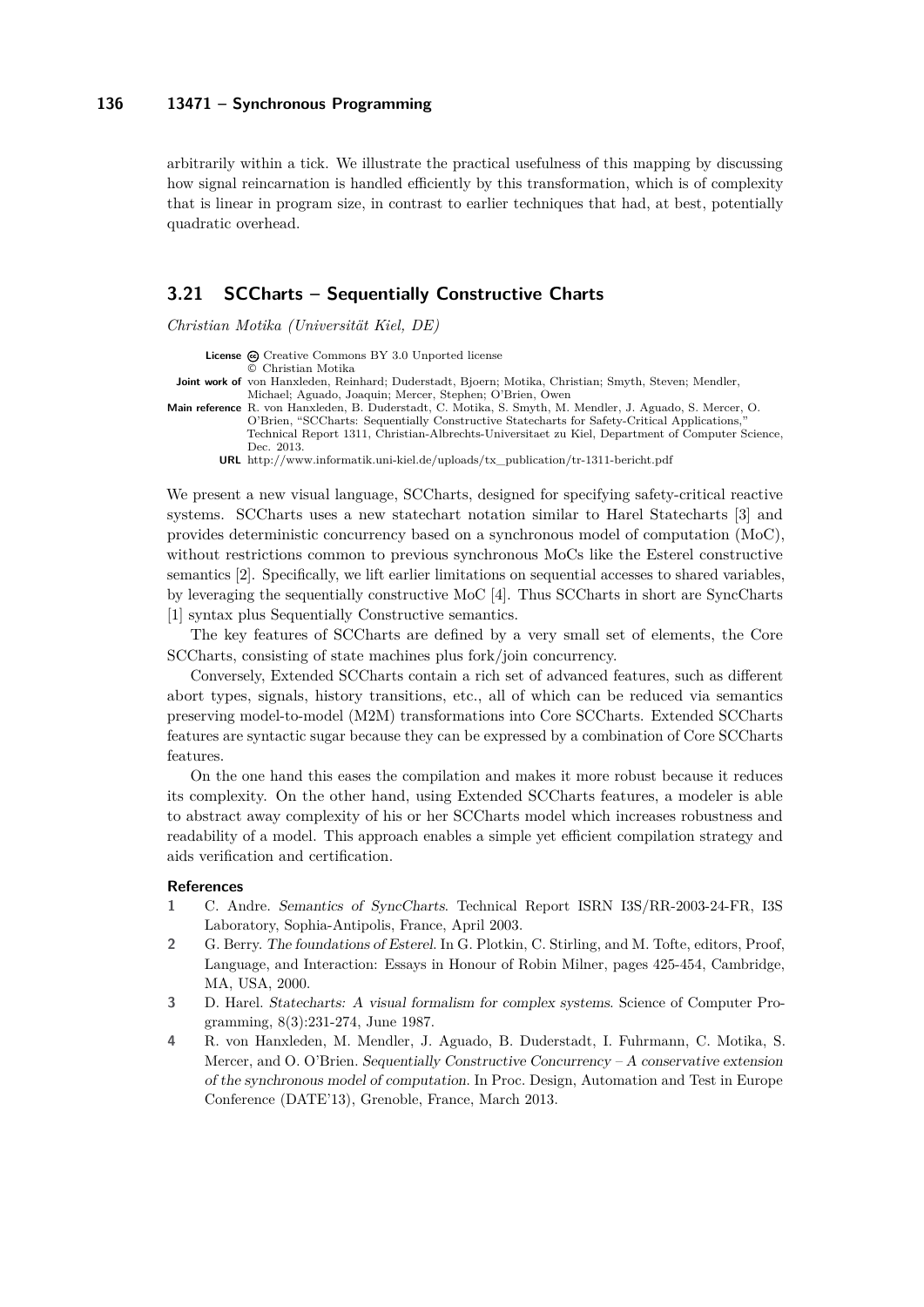# <span id="page-20-0"></span>**3.22 A Tale of Two Semantics: Clocked Dimensions in a Multidimensional Language**

*John Plaice (The University of New South Wales, AU)*

**License**  $\textcircled{e}$  [Creative Commons BY 3.0 Unported](http://creativecommons.org/licenses/by/3.0/) license © [John Plaice](#page-20-0) **Joint work of** Plaice, John; Beck, Jarryd; Mancilla, Blanca; Wadge, William

In 1975, William W. Wadge and Edward A. Ashcroft introduced the language Lucid, in which the value of a variable was a stream. The successors to Lucid took two paths.

The first path, taken by Lustre, was to restrict the language so that a stream could be provided with a timed semantics, where the i-th element of a stream appeared with the i-th tick of the stream's clock, itself a Boolean stream. Today, Lustre is at the core of the Scade software suite, the reference tool for avionics worldwide.

The second path was to generalize the language to include multidimensional streams and higher-order functions. The latest language along this path is TransLucid, a higher-order functional language in which variables define arbitrary-dimensional arrays, where any atomic value may be used as a dimension, and a multidimensional runtime context is used to index the variables.

This talk will show how the two paths are being brought back together, with the introduction of clocked dimensions to TransLucid, thereby allowing for synchronous, reactive programming to take place within the context of a full-fledged higher-order declarative language.

### <span id="page-20-1"></span>**3.23 Integrated WCET estimation of multicore applications**

*Dumitru Potop-Butucaru (INRIA – Siège, FR)*

License  $\textcircled{a}$  [Creative Commons BY 3.0 Unported](http://creativecommons.org/licenses/by/3.0/) license © [Dumitru Potop-Butucaru](#page-20-1) **Joint work of** Potop-Butucaru, Dumitru; Puaut, Isabelle **Main reference** [D. Potop-Butucaru, I. Puaut, "Integrated Worst-Case Execution Time Estimation of Multicore](http://dx.doi.org/10.4230/OASIcs.WCET.2013.21) [Applications," in Proc. of the 13th Int'l Workshop on Worst-Case Execution Time Analysis,](http://dx.doi.org/10.4230/OASIcs.WCET.2013.21) [OASIcs, Vol. 30, pp. 21–31, Schloss Dagstuhl/Dagstuhl Publishing, 2013.](http://dx.doi.org/10.4230/OASIcs.WCET.2013.21)

Worst-case execution time (WCET) analysis has reached a high level of precision in the analysis of sequential programs executing on single-cores. In this paper we extend a state-ofthe-art WCET analysis technique to compute *tight* WCETs estimates of parallel applications running on multi-cores. The proposed technique is termed *integrated* because it considers jointly the sequential code regions running on the cores and the communications between them. This allows to capture the hardware effects across code regions assigned to the same core, which significantly improves analysis precision. We demonstrate that our analysis produces tighter execution time bounds than classical techniques which first determine the WCET of sequential code regions and then compute the global response time by integrating communication costs. Comparison is done on two embedded control applications, where the gain is of 21% on average.

**URL** <http://dx.doi.org/10.4230/OASIcs.WCET.2013.21>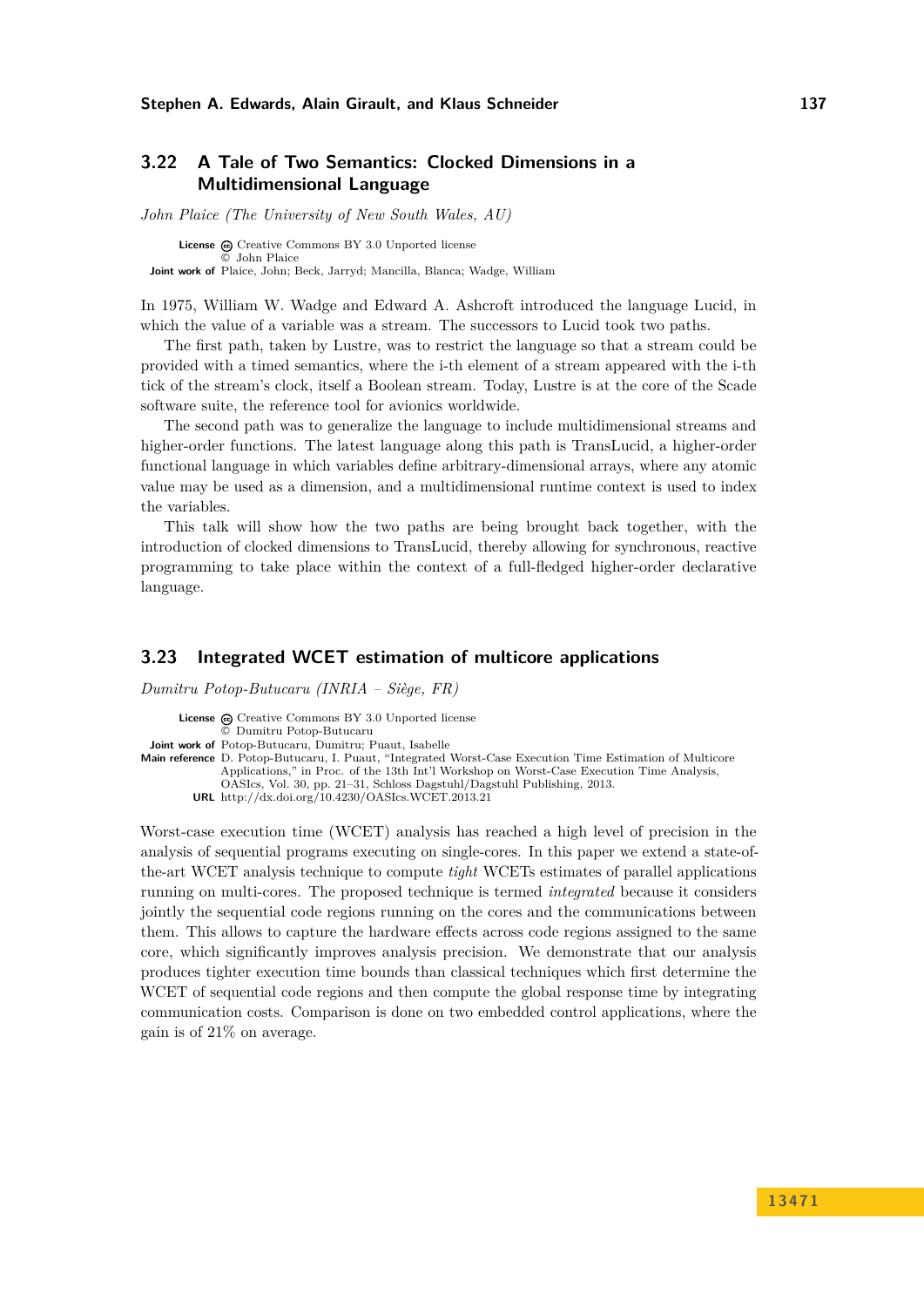### <span id="page-21-0"></span>**3.24 A Causality Analysis for Hybrid Modelers**

*Marc Pouzet (ENS – Paris, FR)*

**License**  $\odot$  [Creative Commons BY 3.0 Unported](http://creativecommons.org/licenses/by/3.0/) license © [Marc Pouzet](#page-21-0) **Joint work of** Pouzet, Marc; Benveniste, Albert; Bourke, Timothy; Caillaud, Benoit; Pagano, Bruno

Explicit hybrid systems modelers like Simulink/Stateflow allow for programming both discreteand continuous-time behaviors with complex interactions between them. A key issue in their compilation is the static detection of algebraic or causality loops. Such loops can cause simulations to deadlock, are a source of compilation bugs and prevent the generation of statically scheduled code.

This paper addresses this issue for a hybrid modeling language that combines synchronous Lustre-like data-flow equations with Ordinary Differential Equations (ODEs). We introduce the operator last(x) for the left-limit of a signal x. This operator is used to break causality loops and permits a uniform treatment of discrete and continuous state variables. The semantics relies on non-standard analysis, defining an execution as a sequence of infinitesimally small steps. A signal is deemed causally correct when it can be computed sequentially and only progresses by infinitesimal steps outside of discrete events. The causality analysis takes the form of a simple type system. In well-typed programs, signals are proved continuous during integration and can be translated into sequential code for integration with off-the-shelf ODE solvers.

The effectiveness of this system is illustrated with several examples written in Zelus, a Lustre-like synchronous language extended with hierarchical automata and ODEs.

# <span id="page-21-1"></span>**3.25 Timing Analysis Enhancement for Synchronous Program**

*Pascal Raymond (VERIMAG – Grenoble, FR)*

```
License \textcircled{c}Creative Commons BY 3.0 Unported license
              © Pascal Raymond
Joint work of Raymond, Pascal; Maiza, Claire
```
In real-time systems, an upper-bound on the execution time is mandatory to guarantee all timing constraints: a bound on the Worst-Case Execution Time (WCET). High-level synchronous approaches are usually used to design hard real-time systems and specifically critical ones. Timing analysis used for WCET estimates are based on the executable binary program. Thus, a large part of semantic information, known at the design level, is lost due to the compilation scheme (typically organized in two stages, from high-level model to C, and then binary code). In this paper, we aim at improving the estimated WCET by taking benefit from high-level information. We integrate an existing verification tool to check the feasibility of the worst-case path. Based on a realistic example, we show that there is a large possible improvement for a reasonable analysis time overhead.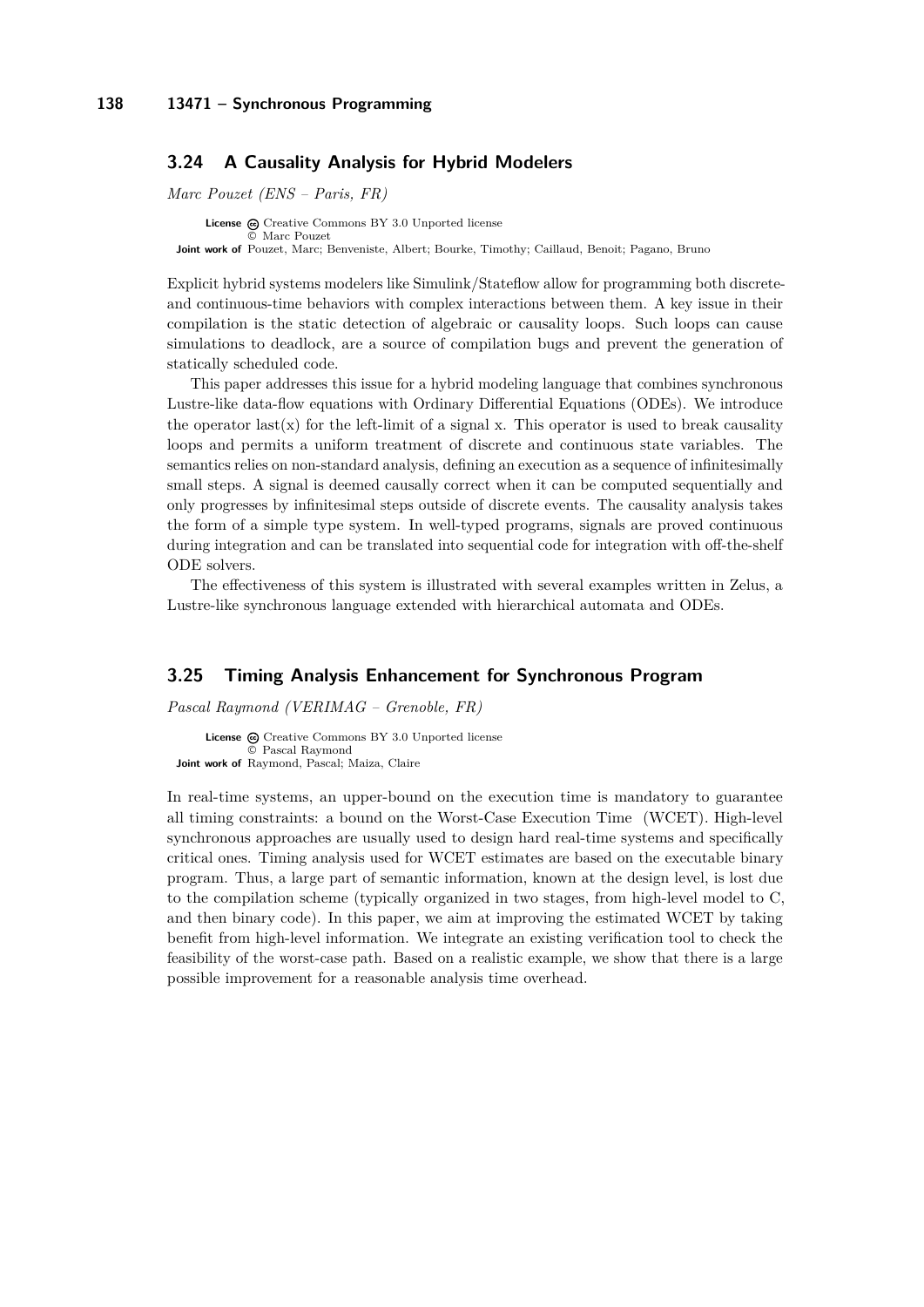# <span id="page-22-0"></span>**3.26 Towards a Formal Software Design Methodology for Predictable Embedded Multiprocessor Applications**

*Ingo Sander (KTH Royal Institute of Technology, SE)*

**License**  $\textcircled{c}$  [Creative Commons BY 3.0 Unported](http://creativecommons.org/licenses/by/3.0/) license © [Ingo Sander](#page-22-0)

The presentation addresses the increasing complexity of software design for multiprocessor embedded systems by proposing a design methodology that combines a formal foundation based on the theory of models of computation (MoCs) and the industrial system design language SystemC. In particular a software synthesis flow is presented that starts with an executable system model and yields an implementation on a multiprocessor system-on-chip.

The ForSyDe (Formal System Design) methodology provides the designer with SystemC modeling libraries that lead to executable system models from which abstract analyzable models can be extracted. Using these abstract models, the design space exploration, mapping and synthesis process can make use of the rich set of existing MoC theory by for instance incorporating scheduling and buffer optimization techniques to yield an efficient implementation on a multiprocessor system-on-chip. The presentation will also discuss to what extent performance guarantees can be given provided a predictable architecture is used as target architecture.

# <span id="page-22-1"></span>**3.27 AstraKahn: Coordination programming by extension and refinement of the Kahn model**

*Alex Shafarenko (University of Hertfordshire, GB)*

**License**  $\textcircled{e}$  [Creative Commons BY 3.0 Unported](http://creativecommons.org/licenses/by/3.0/) license © [Alex Shafarenko](#page-22-1)

This talk introduces some concepts of the coordination language AstraKahn which can be used for programming synchronous and asynchronous systems within the same framework. The talk dwells primarily on the bottom layer of the AstraKhan stack, which is called the Topology and Progress Layer. The concept of pressure-based progress control is explained and the coordination of pressure via state-machine based synchronisers is discussed. This is work in progress. The current definition is available in the form of Arxiv preprint [\[1\]](#page-22-2).

#### **References**

<span id="page-22-2"></span>**1** Alex Shafarenko AstraKahn: A Coordination Language for Streaming Networks. arXiv.org [arXiv:1306.6029v3 \[cs.PL\],](http://arxiv.org/abs/1306.6029) 2013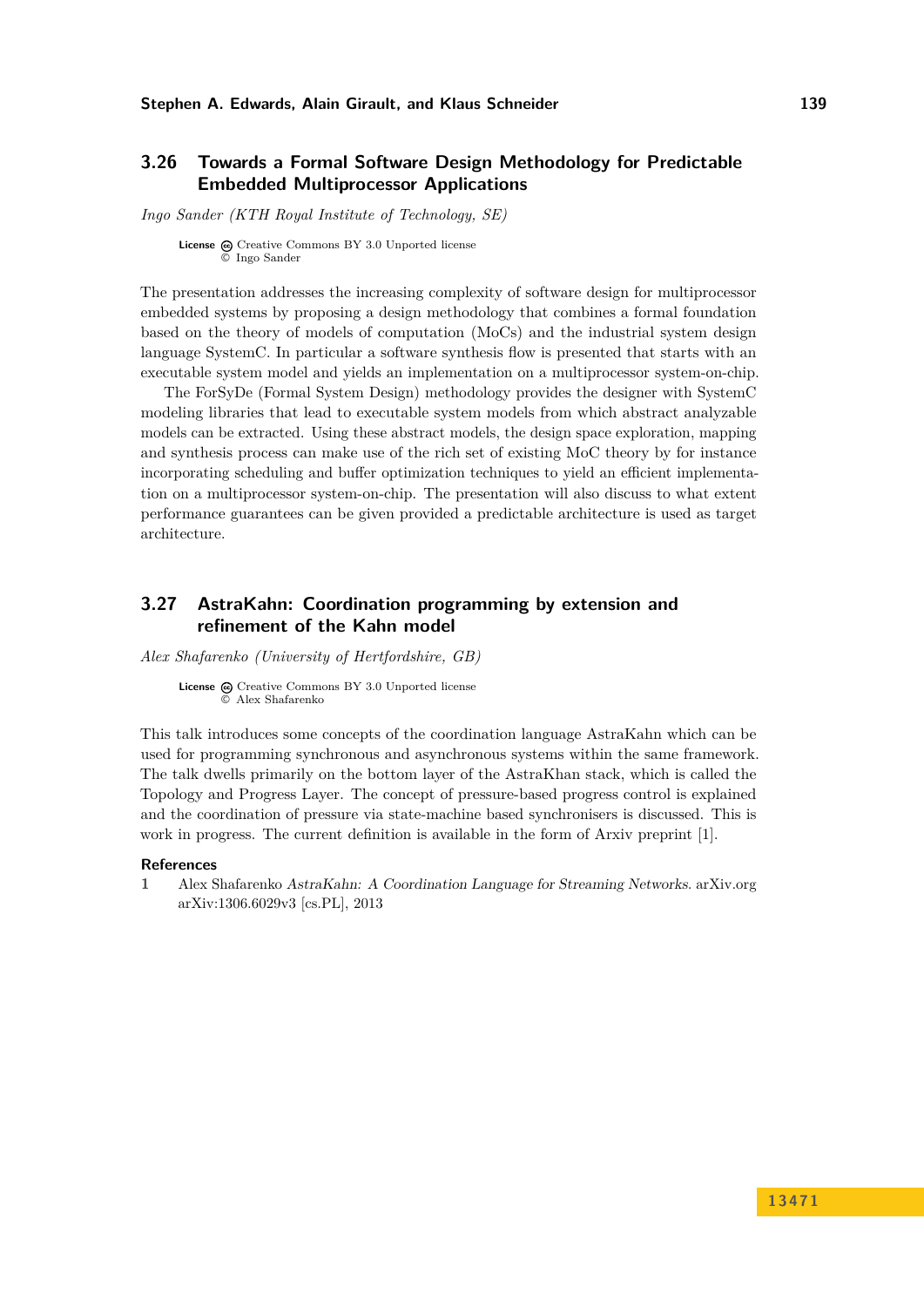### <span id="page-23-0"></span>**3.28 The Coroutine Model of Computation**

*Chris Shaver (University of California – Berkeley, US)*

**License**  $\odot$  [Creative Commons BY 3.0 Unported](http://creativecommons.org/licenses/by/3.0/) license © [Chris Shaver](#page-23-0)

**Joint work of** Shaver, Chris; Lee, Edward A.

**Main reference** [C. Shaver, E. A. Lee. "The coroutine model of computation," in R. B. France et al. \(eds.\) "Model](http://dx.doi.org/10.1007/978-3-642-33666-9_21) [Driven Engineering Languages and Systems", LNCS, Vol. 7590, pp. 319–334, Springer, 2012.](http://dx.doi.org/10.1007/978-3-642-33666-9_21)

**URL** [http://dx.doi.org/10.1007/978-3-642-33666-9\\_21](http://dx.doi.org/10.1007/978-3-642-33666-9_21)

The Coroutine Model of Computation, defined by Shaver and Lee [\[5\]](#page-24-2), is a formalism that generalizes other control-oriented models such as state machines, modal models, and imperative programs into a denotational language. Specifically, this denotational language is expressed in terms of the Modular Actor Interfaces of Tripakis et al. [\[6\]](#page-24-3). The semantics of this model defines a general interface for Continuation Actors, Actors that in addition to the usual inputs, outputs, and state have control-oriented features: control entry points, control exit locations, and the ability to suspend, terminate, or resume in the context of their containing model. These Continuation Actors can be assembled into a transition system, forming a Coroutine Model.

As opposed to conventional formalisms for state machines, the decision whether or how to transition control, typically codified in a transition guard language, is instead formally part of the interface of each individual Continuation Actor, called its 'enter' function. This idea is derived from Andre's semantics for SyncCharts[\[1,](#page-23-1) [2\]](#page-24-4), where he makes a similar association of control decisions with Reactive Cells. Consequently, a simple denotational semantics is given for a Coroutine Model that traverses a sequence of Coroutine Actors, firing each to produce outputs, and deciding how to proceed, whether to suspend, or whether to terminate after executing each Coroutine Actor by using the 'enter' function in its interface.

The semantics of the Coroutine Model are additionally extended to accommodate a non-strict form of operation. Given partial information about inputs, in the form of a domain representation, the domain of the power set with inverse inclusion is used to the represent partial information about the finite set of possible control decisions for each Continuation Actor. With this definition of partial control decisions at each Continuation Actor, non-strict operation can be defined on the level of the whole Coroutine Model. A simple denotational definition is given for this behavior, and it is proven under this definition that if each contained Continuation Actor defines its outputs and control decisions as monotonic functions of its inputs (in the domain-theoretic sense), the semantics of the whole model will define its outputs and its ultimate control decision as monotonic functions of its inputs.

This monotonicity property is important in the context of hierarchical and heterogeneous models as a form of compositionality. In particular, a collection of such monotonic Coroutine Models can be put together in a mutual constructive fixed-point computation over their connected inputs and outputs, such as that of the Synchronous Reactive model defined by Edwards [\[3\]](#page-24-5). This property allows the Coroutine Model of computation to give the semantic quotient of control-oriented synchronous languages over fixed-point computations, providing a theoretical framework for expressing models such as SyncCharts [\[1\]](#page-23-1) as hierarchical compositions of Coroutine Models and Synchronous Reactive Models, as is done with the KlePto translation of Motika [\[4\]](#page-24-6).

#### **References**

<span id="page-23-1"></span>**1** C. Andre. SyncCharts: A visual representation of reactive behaviors. Rapport de recherche tr95-52, Universite de Nice-Sophia Antipolis, France, 1995.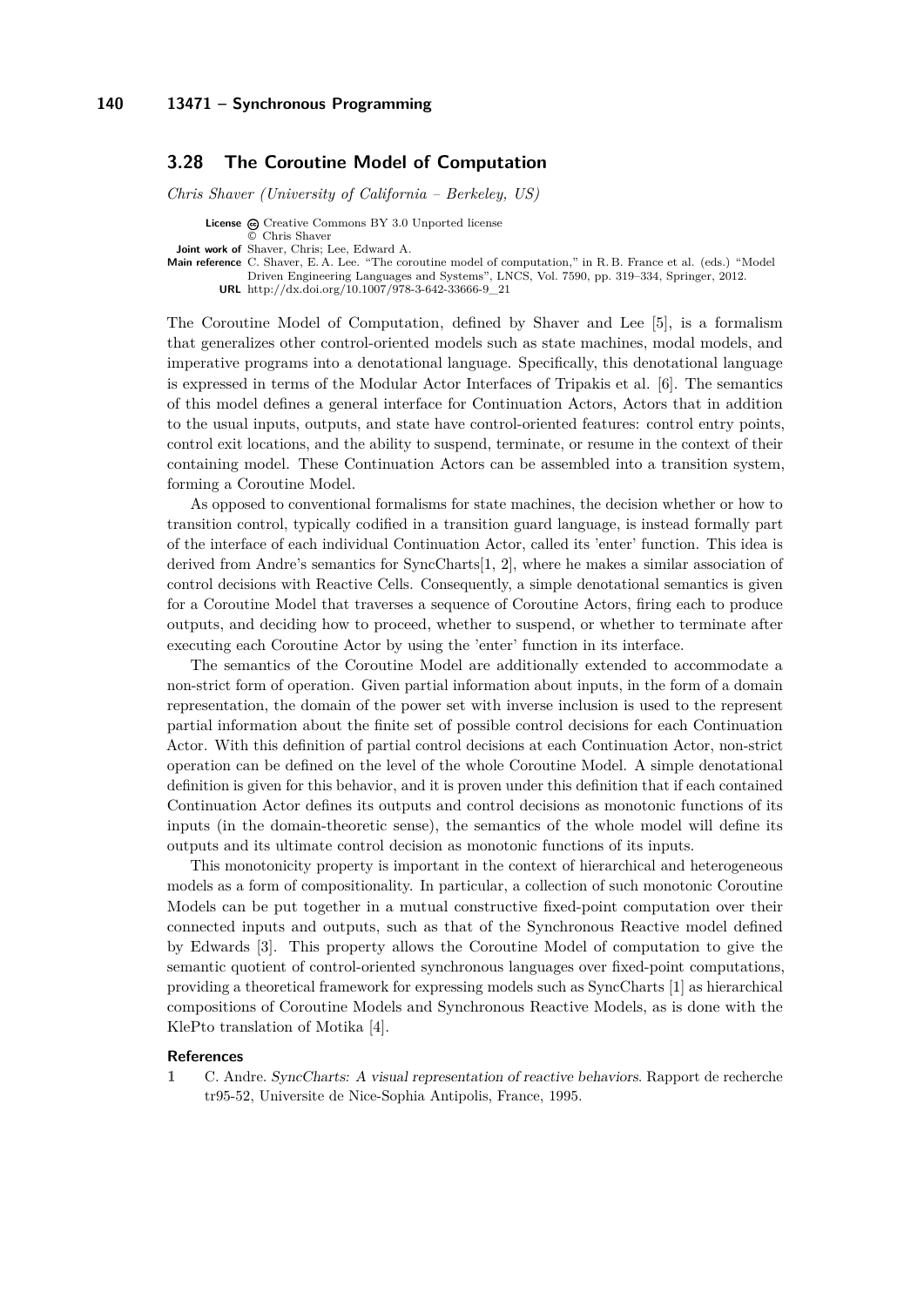- <span id="page-24-4"></span>**2** C. Andre. Computing synccharts reactions. Electronic Notes in Theoretical Computer Science, 88(33):3–19, 2004.
- <span id="page-24-5"></span>**3** S.A. Edwards. The Specification and Execution of Heterogeneous Synchronous Reactive Systems. Technical report, University of California Berkeley, 1997.
- <span id="page-24-6"></span>**4** C. Motika. Semantics and Execution of Domain Specific Models—KlePto and an Execution Framework. Diploma thesis, Christian-Albrechts-Universitat zu Kiel, Department of Computer Science, December 2009.
- <span id="page-24-2"></span>**5** C. Shaver, and E. A. Lee. The coroutine model of computation. Model Driven Engineering Languages and Systems. Springer Berlin Heidelberg, 2012. 319-334.
- <span id="page-24-3"></span>**6** S. Tripakis, C. Stergiou, C. Shaver, and E.A. Lee. A modular formal semantics for Ptolemy. Mathematical Structures in Computer Science, 23, pp 834-881. doi:10.1017/S0960129512000278.

# <span id="page-24-0"></span>**3.29 libDGALS: A Library-based Approach to Design Dynamic GALS Systems**

*Wei-Tsun Sun (INRIA Grenoble – Rhône-Alpes, FR)*

**License**  $\textcircled{e}$  [Creative Commons BY 3.0 Unported](http://creativecommons.org/licenses/by/3.0/) license © [Wei-Tsun Sun](#page-24-0)

We tackle the problem of designing and programming dynamic and reactive systems with four objectives: being based on a formal model of computation, using different types of concurrency, being efficient, and tolerating failures. The challenge lies in the fact that good formal models with very high level of abstraction generally result in non-efficient implementations. We propose a C based library approach following the formal Dynamic Globally Asynchronous Locally Synchronous (DGALS) model of computation. We show how a DGALS system can be dynamically constructed from concurrent behaviors on distributed platforms thanks to the DGALS paradigm. Finally, our experimental results clearly indicate the large execution time and memory footprint gains compared to the current state of the art approaches.

# <span id="page-24-1"></span>**3.30 Compiling SCCharts (and other Sequentially Constructive Programs) to Hardware and Software**

*Reinhard von Hanxleden (Universität Kiel, DE)*

License  $\textcircled{a}$  [Creative Commons BY 3.0 Unported](http://creativecommons.org/licenses/by/3.0/) license © [Reinhard von Hanxleden](#page-24-1)

SCCharts [\[3\]](#page-25-1) extend SyncCharts [\[1\]](#page-25-2) with sequential constructiveness (SC) [\[2\]](#page-25-3) and other features. We developed a compilation chain that first, in a *high-level compilation* phase, performs a sequence of model-to-model transformations at the SCCharts-level [\[3\]](#page-25-1) such that they can be mapped directly to SC Graphs (SCGs). Then two alternative *low-level compilation* approaches allow mapping to hardware and software; the circuit approach generates a netlist, the priority approach simulates concurrency with interleaved threads.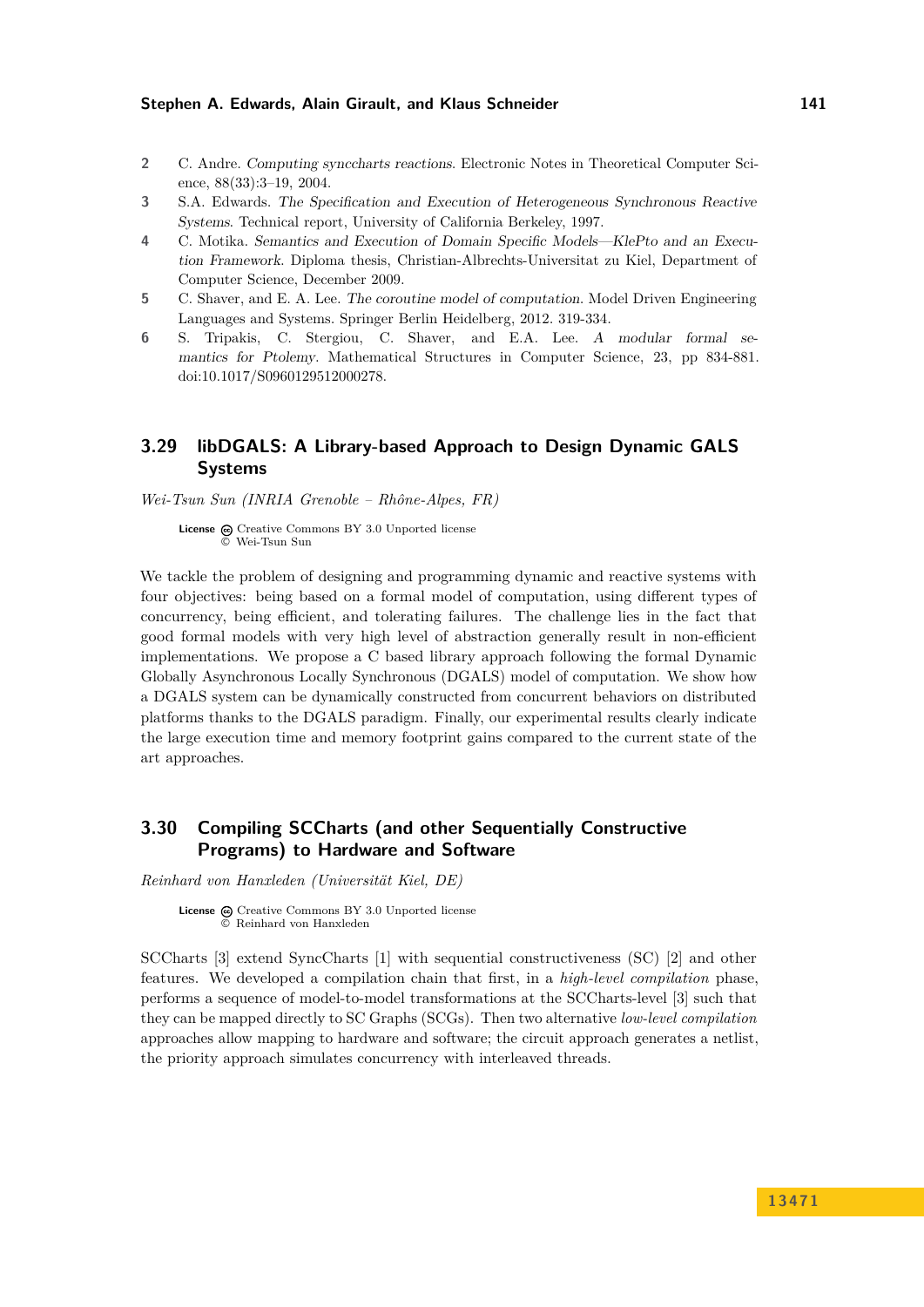### **142 13471 – Synchronous Programming**

#### **References**

- <span id="page-25-2"></span>**1** C. Andre. Semantics of SyncCharts. Technical Report ISRN I3S/RR-2003-24-FR, I3S Laboratory, Sophia-Antipolis, France, April 2003.
- <span id="page-25-3"></span>**2** R. von Hanxleden, M. Mendler, J. Aguado, B. Duderstadt, I. Fuhrmann, C. Motika, S. Mercer, and O. O'Brien. Sequentially Constructive Concurrency – A conservative extension of the synchronous model of computation. In Proc. Design, Automation and Test in Europe Conference (DATE'13), Grenoble, France, March 2013.
- <span id="page-25-1"></span>**3** R. von Hanxleden, B. Duderstadt, C. Motika, S. Smyth, M. Mendler, J. Aguado, S. Mercer, and O. O'Brien. SCCharts: Sequentially Constructive Statecharts for Safety-Critical Applications. Technical Report 1311, Christian-Albrechts-Universitaet zu Kiel, Department of Computer Science, Dec 2013.

# <span id="page-25-0"></span>**4 Conclusions**

The seminar had many high-quality presentations and even more important, many fruitful discussions afterwards until the late evening hours. During the seminar, several research groups discussed their work, and it is not surprising that, as in previous years, some common research has been initiated. For example, Reinhard von Hanxleden and Michael Mendler are currently working on a shared DFG project where they explore new forms of causality that is called sequential causality, which is closer to the traditional sequential programming languages. As another example, Klaus Schneider, Jean-Pierre Talpin and Sandeep Shukla have published several papers about the combination of polychronous and synchronous languages including aspects like clock consistency and causality which cross fertilized both areas. Many other projects benefited from contributions of experts in the area, and therefore we are sure that the Synchronous Programming workshop will celebrate also other anniversaries in the future.